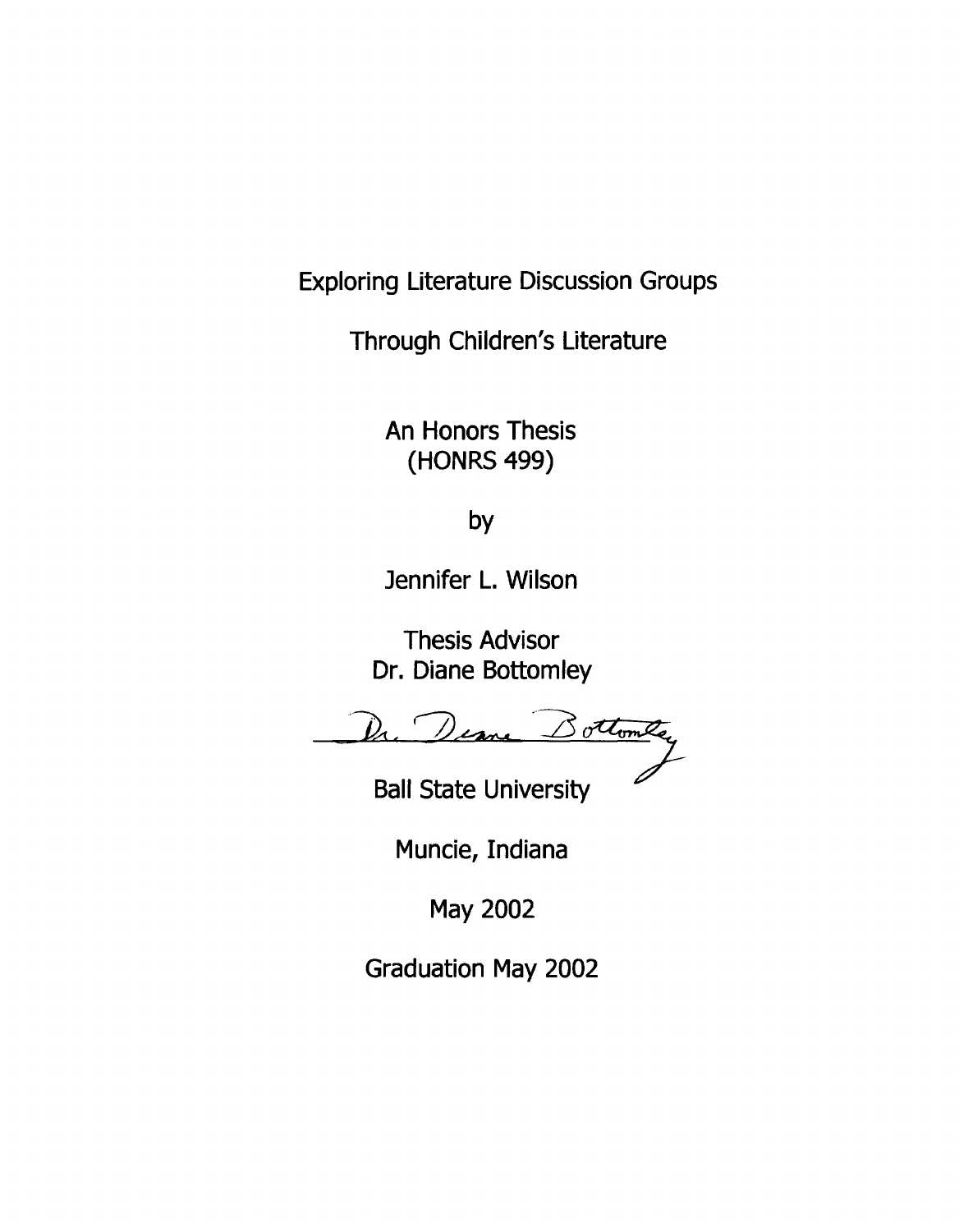I would like to thank

# **Dr. Bottomley**

for her patience and support in this project.

I would also like to thank

# **Ms. Susan Danner and Mrs. Peggy Nesseth**

for their help and guidance in implementing

literature discussion groups.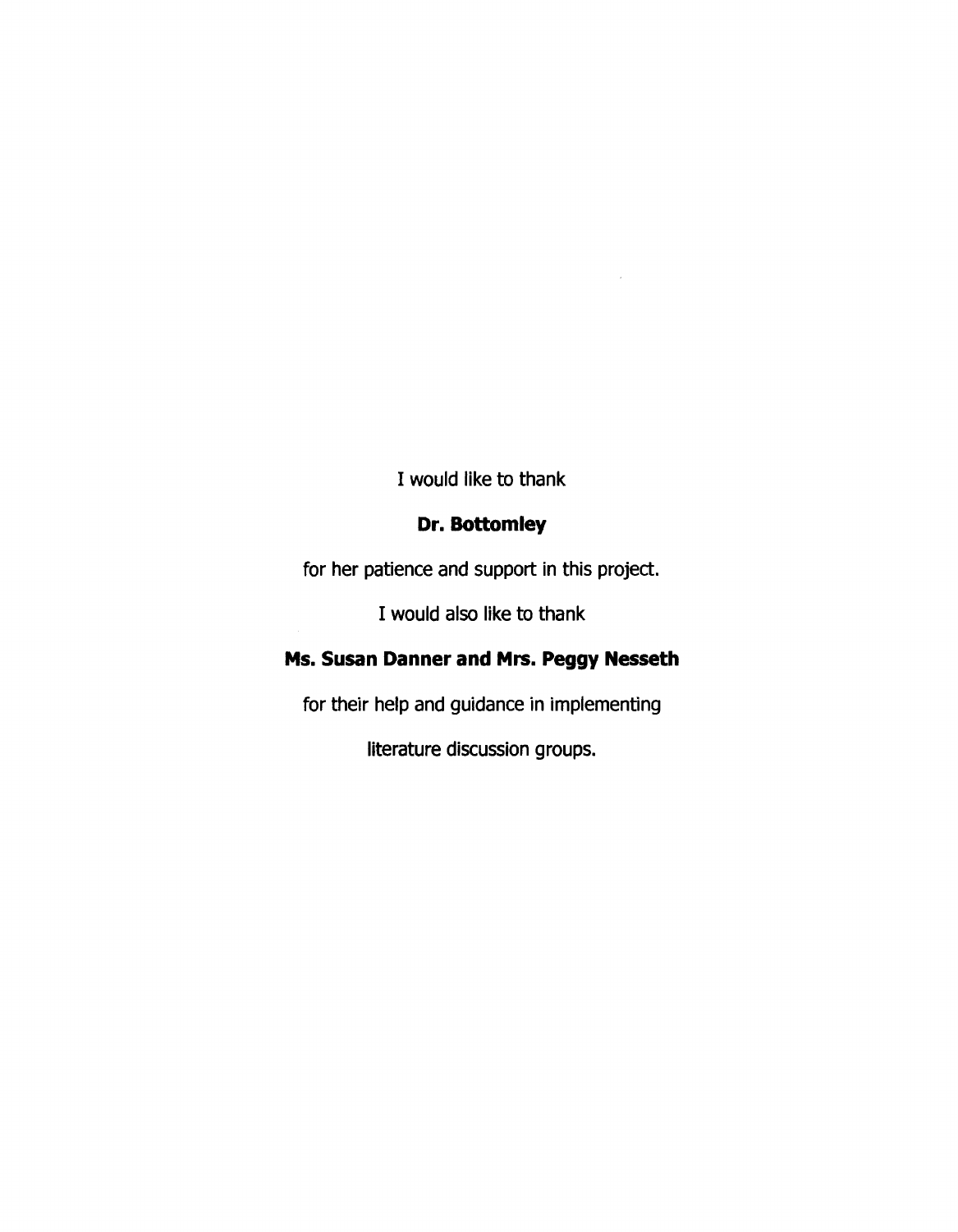## **Exploring Literature Discussion Groups Through Children's Literature**

This project explored the how's and why's of literature discussion groups. It includes a history of literature discussion groups, research findings, benefits of, and different methods of literature discussion groups. It provides a systematic resource for teachers who want to incorporate literature discussion groups into their language arts curriculum. It also includes the National Council of Teachers of English & The International Reading Association standards for English/Language Arts and how literature discussion groups meet and exceed these standards.

The second half of my project is based upon my experiences implementing literature discussion groups. I have had the opportunity to learn from students while participating in three different literature discussion groups over the summer of 2001. I have also had opportunities to work with fourth grade students during my student teaching experience. I will use these experiences to talk about the benefits I have witnessed firsthand from literature discussion groups. One of my goals as an educator is to help all children gain an appreciation and a love for reading. I feel that literature discussion groups are one method of reaching my goal.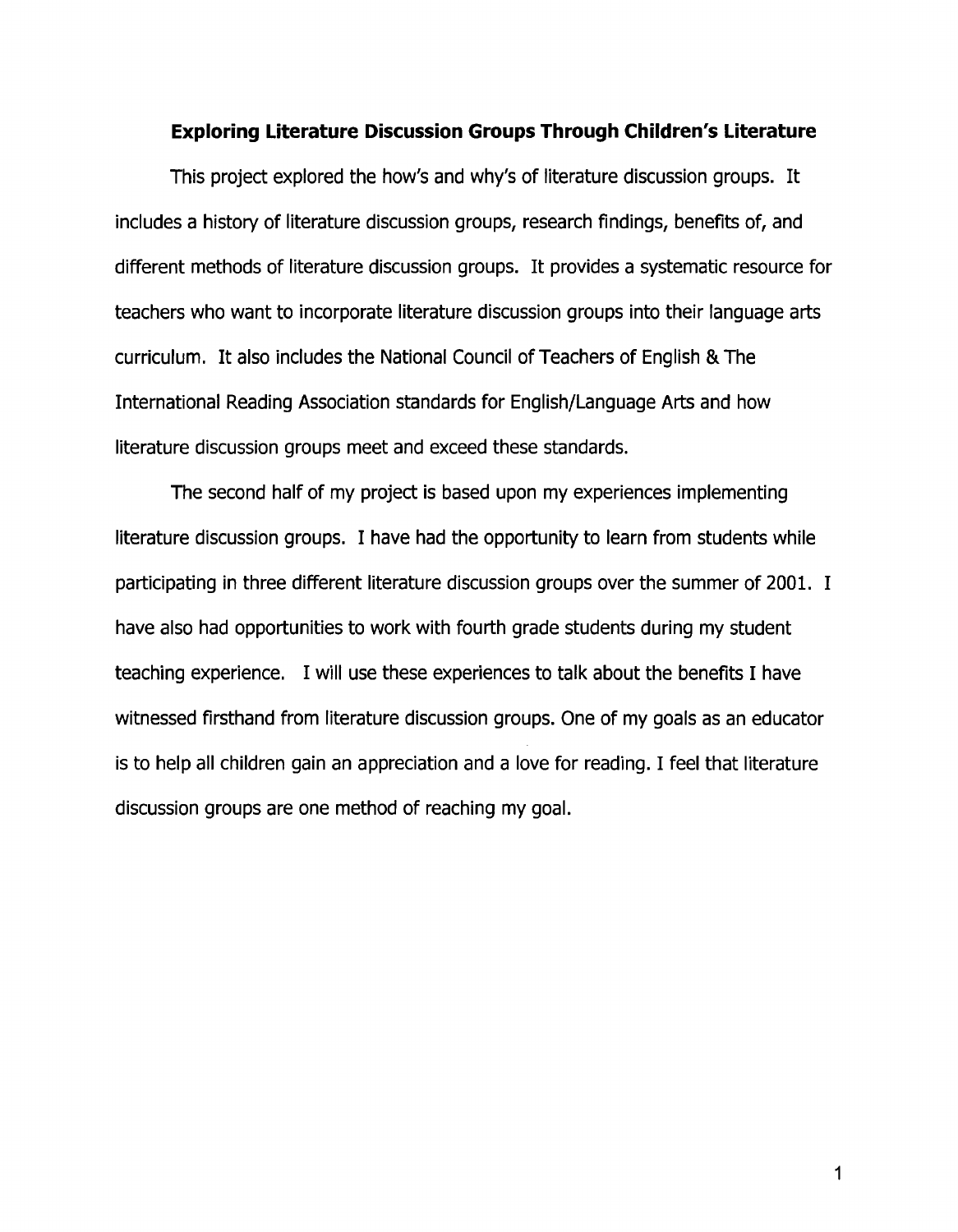## **Exploring Literature Discussion Groups Through Children's Literature**

#### **Part I - Research**

During a 1998 survey of literacy professionals, Commeyras and DeGroff discovered that 95% of these educators believe peer discussion to be a positive attribute in the literacy classroom and 77% were interested in incorporating literature discussion into their literacy program. However, only 33% of these same individuals admitted to using peer discussion in their classrooms (Almasi, Q'Flahavan, & Arya, 2001, p. 96). If the majority of educators believe literature discussion is beneficial in the classroom, then why are only a small percentage of these educators using literature discussion in their classrooms? I believe the answer to this question is that most educators simply do not know how to effectively use literature discussion groups in their classrooms.

This paper addresses the issues of using discussion groups in the literacy curriculum. It will look at the questions of how literature discussion groups work and the benefits of using these groups in the elementary classroom. It will also look at both the educator and student roles in literature discussion groups and how to assess literature discussion groups.

## **Definition of a Literature Discussion Group-**

Before we can address the issues of how and why literature discussion groups work, we must first address the issue of what a literature discussion group is. Simply stated, a literature discussion group is a group that discusses literature. A literature discussion group is an opportunity for students to discuss literature.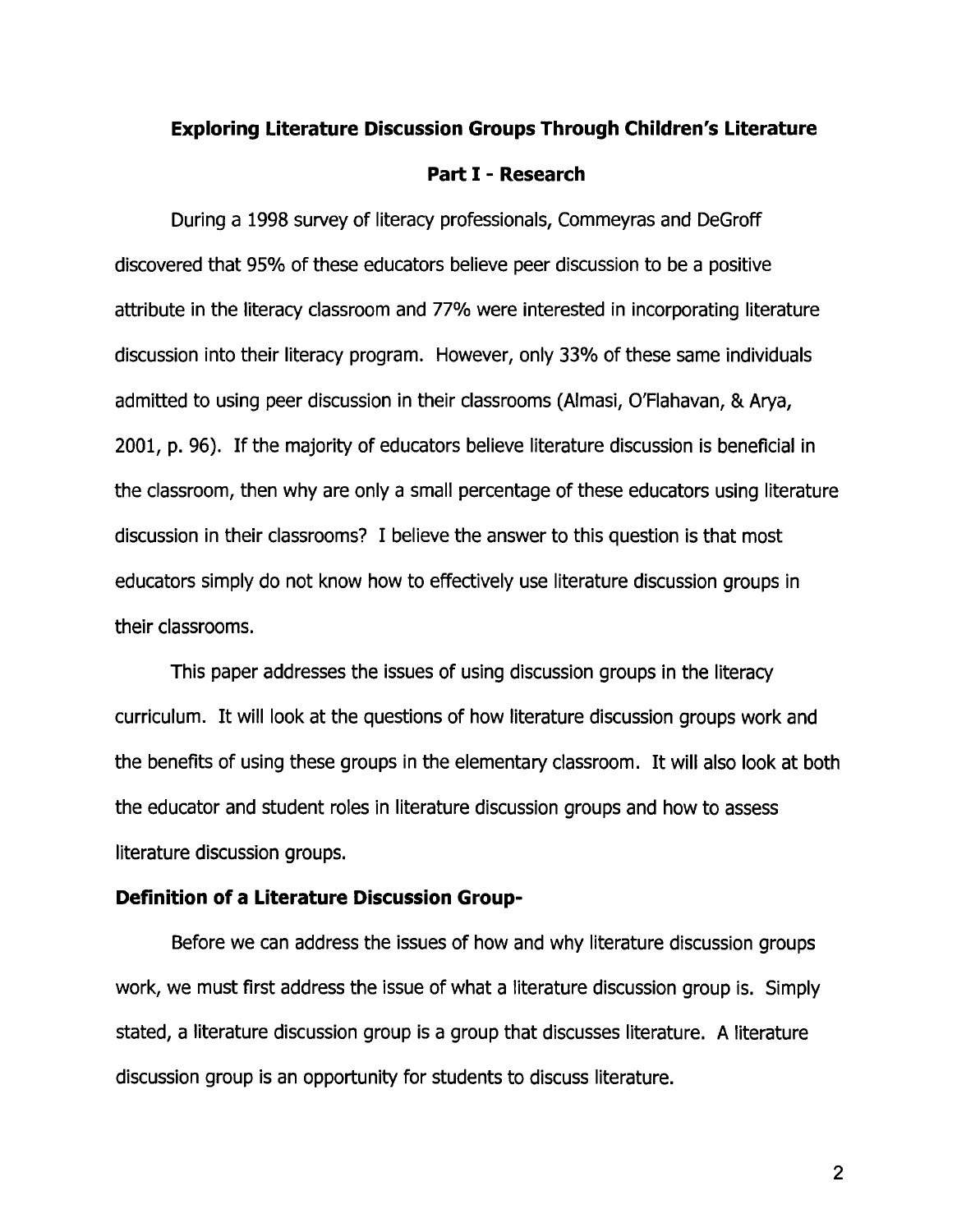Definitions and perceptions of peer discussion vary widely. The terms literature circles, conversational discussion groups, grand conversations, book clubs and literature discussion groups all refer to any group of individuals who come together to discuss a piece of literature. Frank, Dixon and Brandts all point out, that despite the title given to these groups, all are student centered and provide opportunities for students to discuss children's literature (Frank, Dixon & Brandts, 2001, p. 448).

Literature discussion groups have proven to be both beneficial to individual students and to the classroom learning environment. Their purpose is simple. Literature discussion groups provide meaningful learning opportunities for all students. "Dialogue is the best method for teaching and learning literature," (Peterson & Eeds, 1990, p. 6).

There are many different views on the purposes of literature discussion groups, but all come to the same conclusion. Literature discussion groups give students voice and choice in the literacy classroom.

"Reading and responding are the core of a literature circle. After students read- they respond, they share their ideas, they ask questions to clarify misunderstandings, they talk about the book, and through this conversation they deepen their understanding," (Harris, Tompkins, Goodman, Chan, & Baker, 2002). "This idea ties back to reader response theory and Louise Rosenblatt's ideas about how students make meaning during reading. Responding is not something that students get all at once. Instead, as they read, and talk, and write about the ideas their comprehension is deepened in layers--Iayer upon layer" (HarriS, Tompkins, Goodman, Chan, & Baker 2002).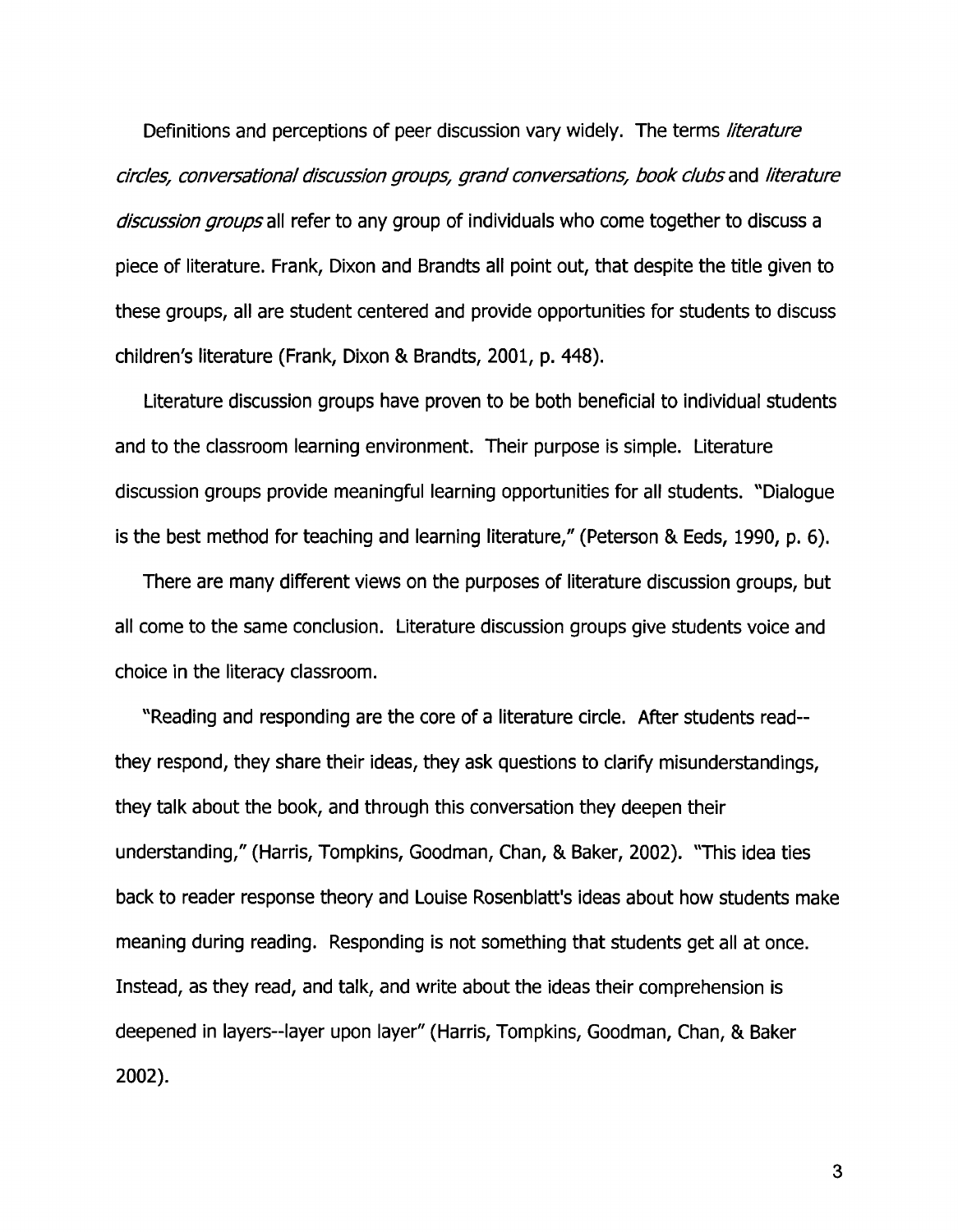Literature discussion groups have many purposes both inside and outside the classroom learning environment. Not only do literature groups emphasize the importance of reading and discussing children's literature or trade books (Reutzel & Cooter, 1999, p. 330) but "peer-led literature discussion groups have emerged as a potential forum in which students'voices can be heard; and they provide a means for allowing students to assume control over their literacy learning" (Evans, 1996, p. 194). Every teacher wants his or her classroom to be student-centered. A literature discussion group provides the perfect opportunity to give students some responsibility in their literacy learning.

A substantive body of research on literature discussion groups has reported cognitive, social and affective benefits for children. Research has also shown that peer discussion provides valuable learning opportunities that are culturally and linguistically appropriate for diverse learners (Almasi, Q'Flahavan, & Arya, 2001, p. 96). What does all this mean? It means that literature discussion groups are beneficial to students needs, both inside and outside of the classroom environment. Students who participate in literature discussion groups show more confidence in themselves, in and out of the classroom setting.

## **Literature Discussion Groups and Standards-**

Another issue to look at when using literature discussion groups is the curriculum standards. If literature discussion groups are beneficial to students' needs, are they meeting the curriculum needs of the teacher and student? Listed is the first English/Language Arts curriculum standard published by the National Council of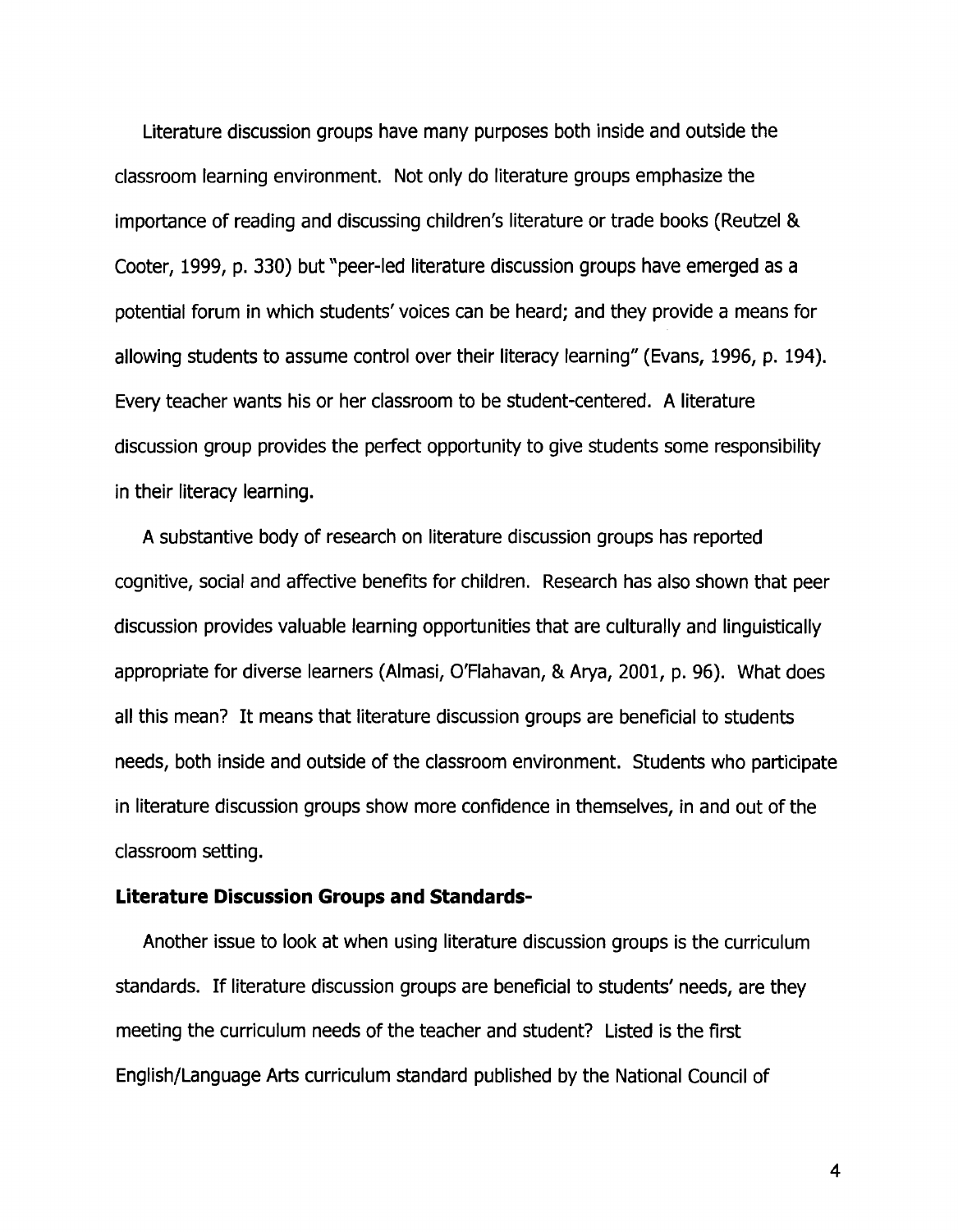Teachers of English and the International Reading Association in 1996. All twelve of these standards can be viewed in Appendix A.

1) Students read a wide range of print and non-print texts to build an understanding of texts, of themselves, and of the cultures of the United States and the world; to acquire new information; to respond to the needs and demands of society and the workplace; and for personal fulfillment. Among these texts are fiction and nonfiction, classic and contemporary works.

All twelve of these standards are incorporated into literature discussion groups. Standard number one is acknowledged by the fact that students are reading for a purpose of understanding the literature and how they personally respond to that piece of literature. By choosing different genres of literature and by incorporating literature from many cultures into literature discussion groups, standard two is reached. This type of literature often leads to a deeper understanding and participation in literature discussion, because students draw upon their own background knowledge and the knowledge of others to really understand and appreciate the text. Standard three directly states that readers are interacting with others. Literature discussion groups use this interaction to build upon personal understanding and appreciation for the literature discussed.

Standards five and six directly relate as the students discuss, or document, their reaction to the literature. Standards seven and eight also correlate as the students are using technology to not only benefit themselves and their learning experience, but to research and discover new material. Standard nine discusses diversity and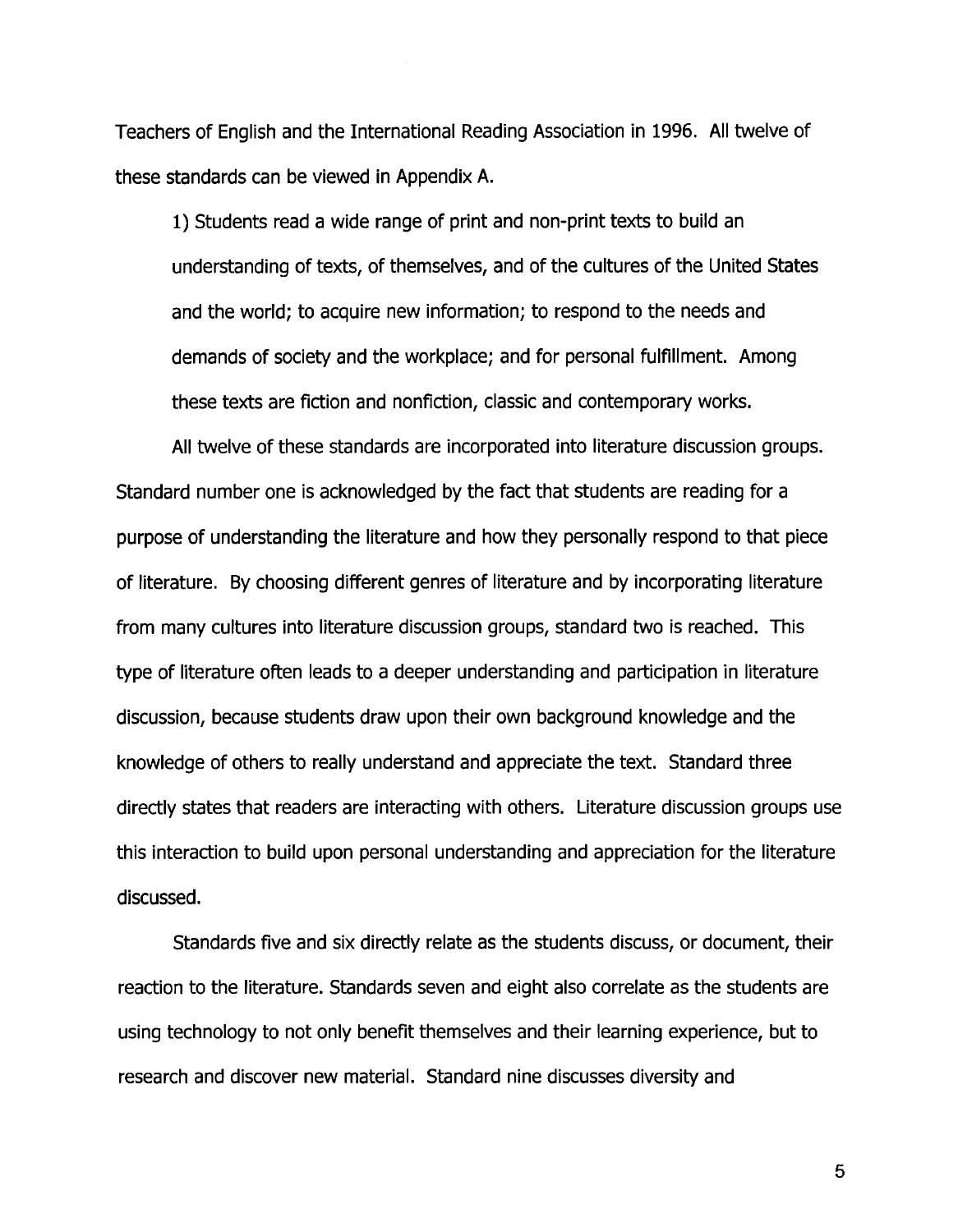understanding. The more students read and discuss, their understanding and appreciation to difference deepens. This can also apply to those students whose first language is not English (standard ten). These students learn more about the English language the more they use and interpret their classmates' discussions.

Both standards eleven and twelve are critical to literature discussion groups. These standards are the core of discussion. Students who participate and take an active role in their learning process are better learners. These students have made their learning process meaningful. As I have illustrated, all twelve of the English/Language Arts standards can be directly incorporated into the literature discussion process.

## **Systematic Process-**

The first obvious step to beginning a literature discussion group might be to choose the literature to be discussed. However, the first step is to get students excited about reading. Exposing children to interesting, well-written books will allow them the opportunity to become excited.

In a classroom setting, the teacher is in charge of creating this classroom learning environment. Before literature discussion groups are present in the classroom, a teacher's expectations must be clearly defined and shared with students. After a seven month study of literature discussion, Villaume, Worden, Williams, Hopkins, and Rosenblatt had this to say: "We believe that meaningful conversations will occur among students and teachers if contexts are created where students feel that their ideas are respected and valued by teachers and peers and where time is taken to reflect on and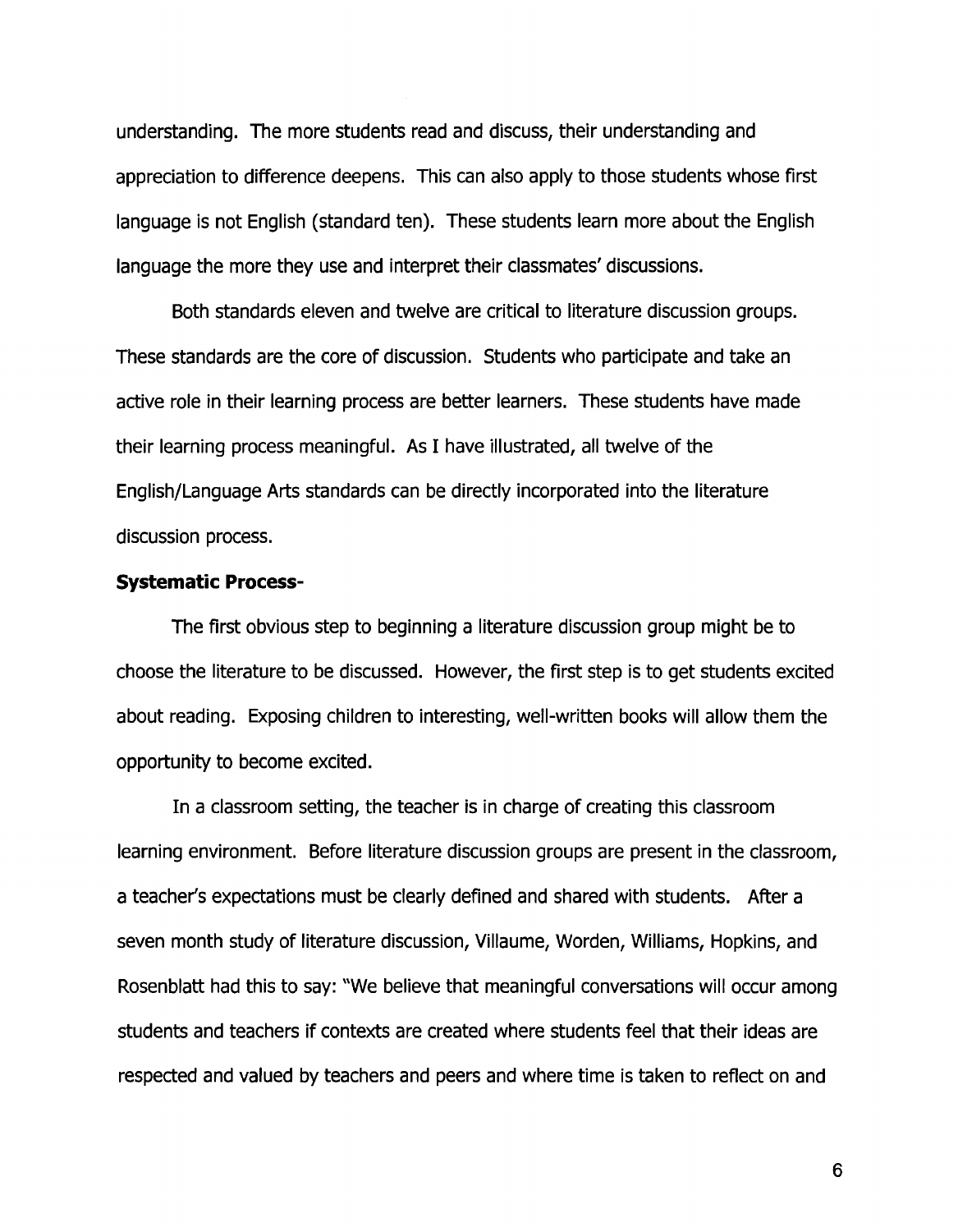talk about discussion expectations and strategies" (Villaume, Worden, Williams, Hopkins, & Rosenblatt, 1994, p. 482).

A literature discussion group can take on many different formats. The facilitator of a discussion group can be the teacher or students. Students may choose the novel they wish to discuss or they may be assigned a specific novel. All the students in the classroom may be reading and discussing the same novel or each group may be reading a different novel along the same topic. In his book, Harvey Daniels defined literature discussion groups as being "formed around several people's shared desire to read the same book or article- not by reading level, ability group, teacher assignment, or curriculum mandate" (Daniels, 1994, p. 14). If students get a choice in their literacy learning, they become intrinsically motivated to learn.

Another view is that a book club is a heterogeneously mixed group that represents all views present in the classroom. If gender, race, ethnicity, economic background, and academic abilities are all brought to a literature discussion group, the students interacting in that group will have an enhanced understanding of the text because of their interaction with this mixed group (Small Planet Communications, 2002).

Because literature discussion groups revolve around lively discussions, books that deal with important and often controversial issues make the best choices. In addition, most teachers use themes to organize their reading instruction. This may mean that the books in the classroom library are thematically related to those that the students are reading in their small groups. Or it may mean that each small group is reading a different book, but all of the books share a common topic or theme. Using literature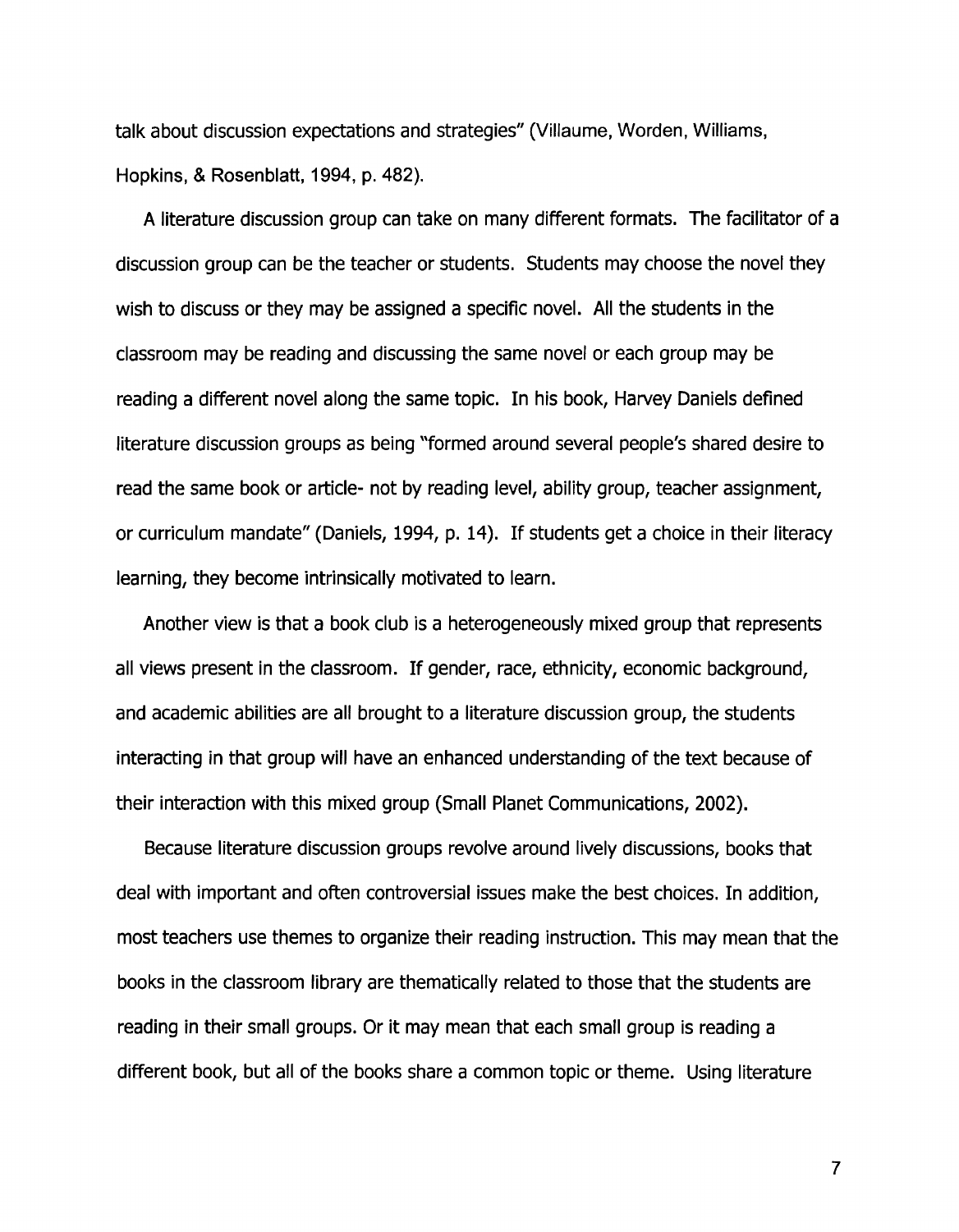discussion groups in the classroom can increase your options for interdisciplinary instruction when you select books that develop themes from your social studies, science, or other curriculum areas (Small Planet Communications, 2002).

Many discussion groups begin with the teacher presenting a short book talk on each selection and then allowing the students to look through each piece of literature before choosing. It is important to choose literature that is at a variety of reader ability levels but still maintain the common theme. It is important that all students, not just the best readers in the class, read high-quality literature. Teachers who use literature discussion groups have found that every student has something to contribute to a book discussion when given the opportunity and appropriate support (Small Planet Communications, 2002).

Students, for the most part, should be placed in the group of their first choice. However, that may not always be possible. A student will bring more to a discussion group if they have an interest in the literature being discussed. By allowing students to choose their own piece of literature, they have a voice in the classroom environment. They choose literature of interest to them and discuss topics that are relevant to their everyday lives.

Gail Tompkins offers approaches to using both literature circles and grand conversation in her book, 50 Literacy Strategies. Her step-by-step process for grand conversations includes six steps. Tompkins' version of a grand conversation involves reading or listening, writing or drawing, reflecting, sharing and discussing, and then writing or drawing again. Tompkins adds that it is not necessary to assign a grade for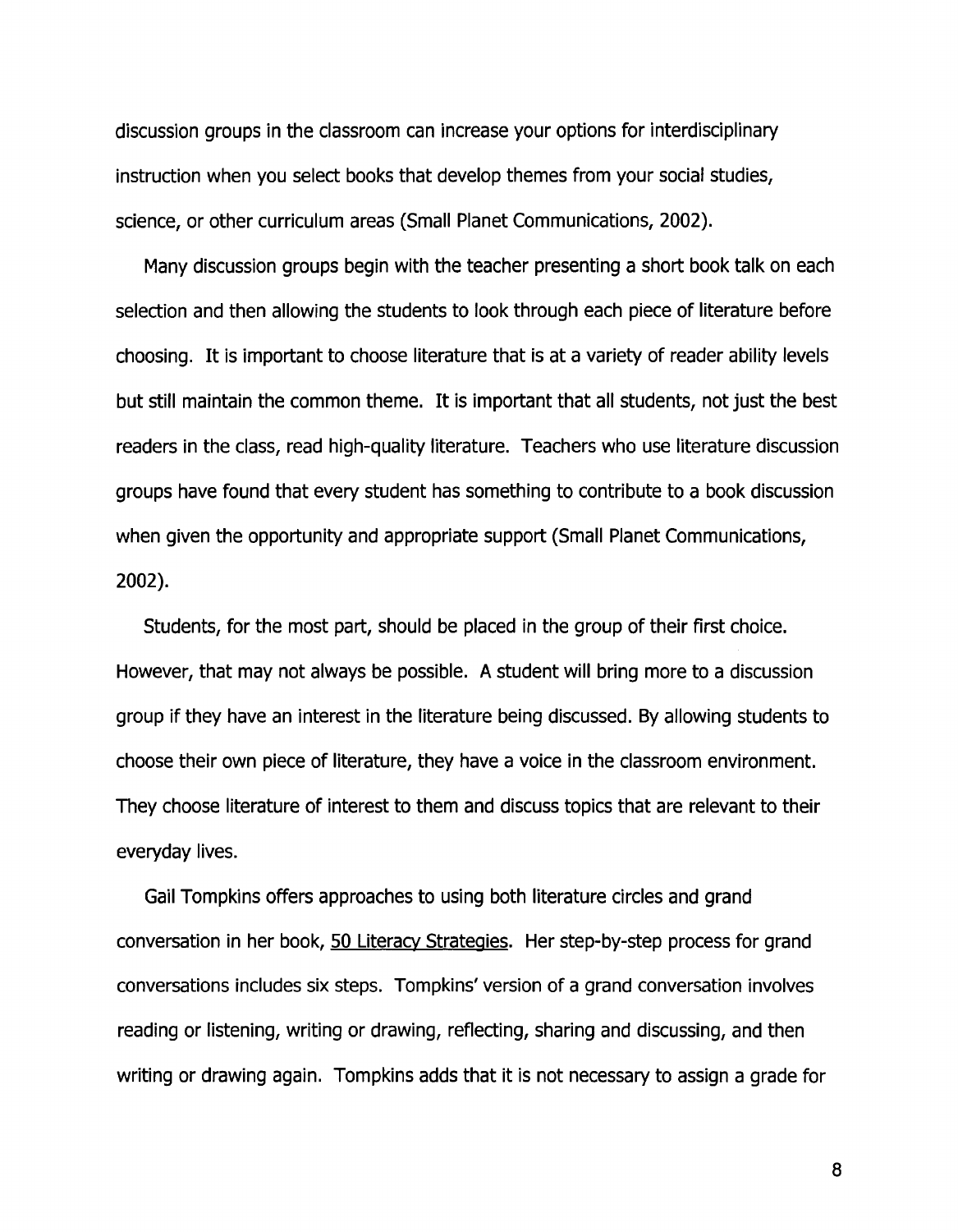students' participation, but all students should participate by sharing comments and being supportive of classmates' comments (Tompkins, 1998, p. 46).

Her process for literature circles also includes six steps, which are choosing trade book(s), presenting a book talk on each, students setting their reading and discussion schedule, student participation in a literature discussion, students sharing their book with others, and students using a form of self-assessment to assess their participation in the literature circle (Tompkins, 1998, p. 67).

Tompkins makes a distinction between grand conversations and literature circles in the writing process. The communication in a grand conversation takes on a written form while communication in a literature circle is verbal. Tompkins also offers advice on beginning a literature discussion group. She recommends that a teacher begin with only one literature discussion group. With only one group, the teacher can actively participate and model each step of a literature discussion group. Once a teacher has met with each group and the students are familiar with the process, the groups can then meet all at once with the students leading and the teacher observing (Tompkins, 1998, p. 67).

## **Student Roles-**

Once the teacher has modeled the literature discussion group process, the students can then meet on their own and take an active role in their learning process. There are defined roles that students can take on. It is suggested that each role be modeled with all the students participating before the students are allowed to step into the role singly and lead their group. One such role is the *discussion director*. This role encourages the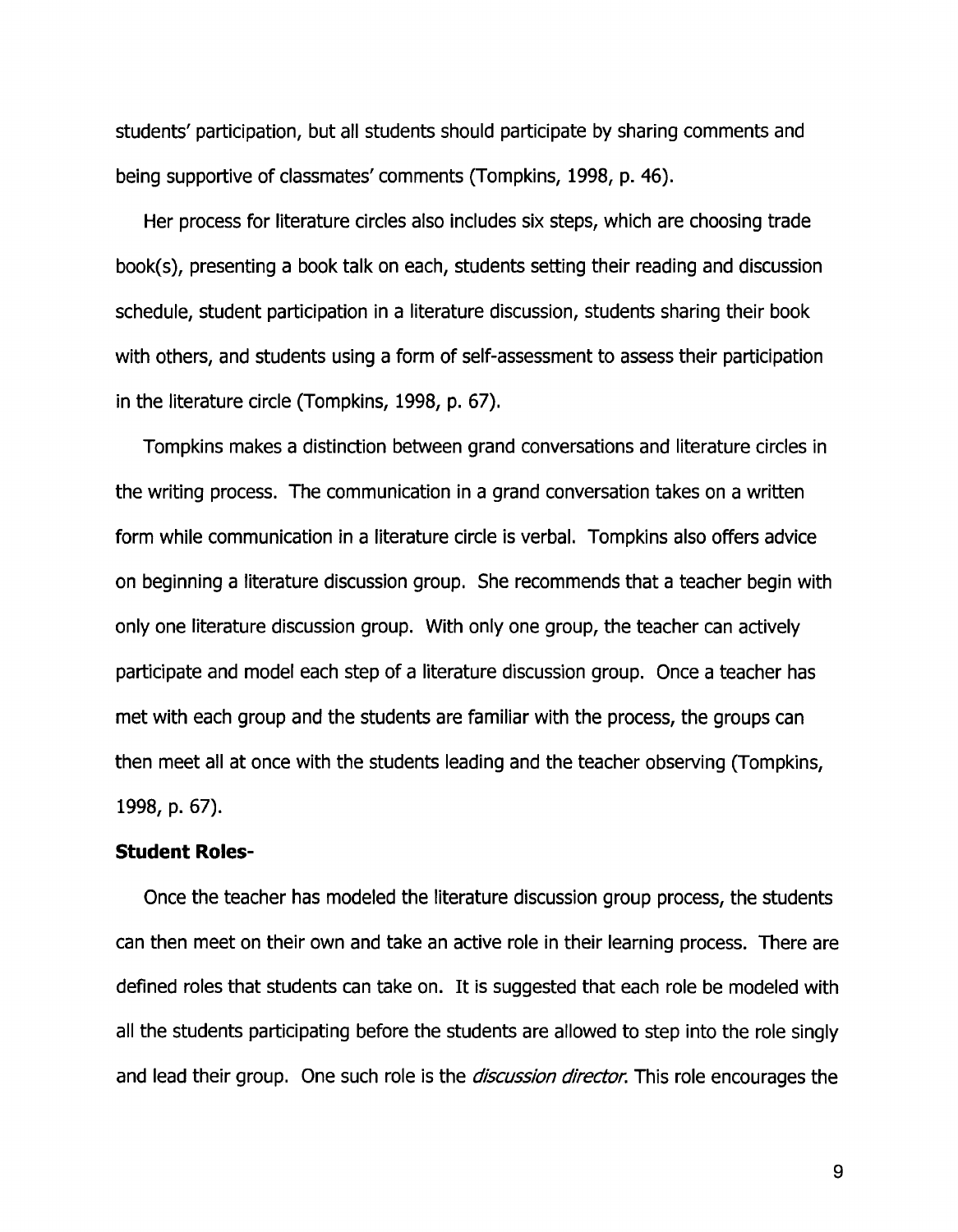students to think about and document questions that can be brought to the discussion group. The *Passage* Master focuses on the literary elements of the book. This student chooses several memorable passages to share with the group and tells why the passage was chosen. The *Words Wizard* member of a group looks for and documents key words in a piece of literature. These words can be hard words that require discussion or can simply be words that made the student laugh, cry, scared, or excited about the literature (Tompkins, 2002, p. 60).

The Connector's role is one of the most important roles that make the experience meaningful. This student makes connections between the book and the students' lives. The connector can also make comparisons among books with similar themes or same authors. A summary of the reading is prepared by the *Summarizer* to convey main ideas to the group. The *Investigator* role locates information about the book, author, or topic to share with the group to enhance the learning experience and deepen the background knowledge of the material being discussed. Tompkins also offers the roles of discussion leader, harmonizer, wordsmith, and illustrator (Tompkins, 2002, p. 60).

The Artful Artist chooses part of the story that inspired him/her and draws that scene to share with the group. The group members can then guess what scene is represented before the artful artist gives the answer. This allows students who are creative in ways other that written communication to share and participate within the group. Another role is the *Character Captain*. This role focuses on one character in the story and helps all group members to understand that particular character's role, strengths, and actions in the story.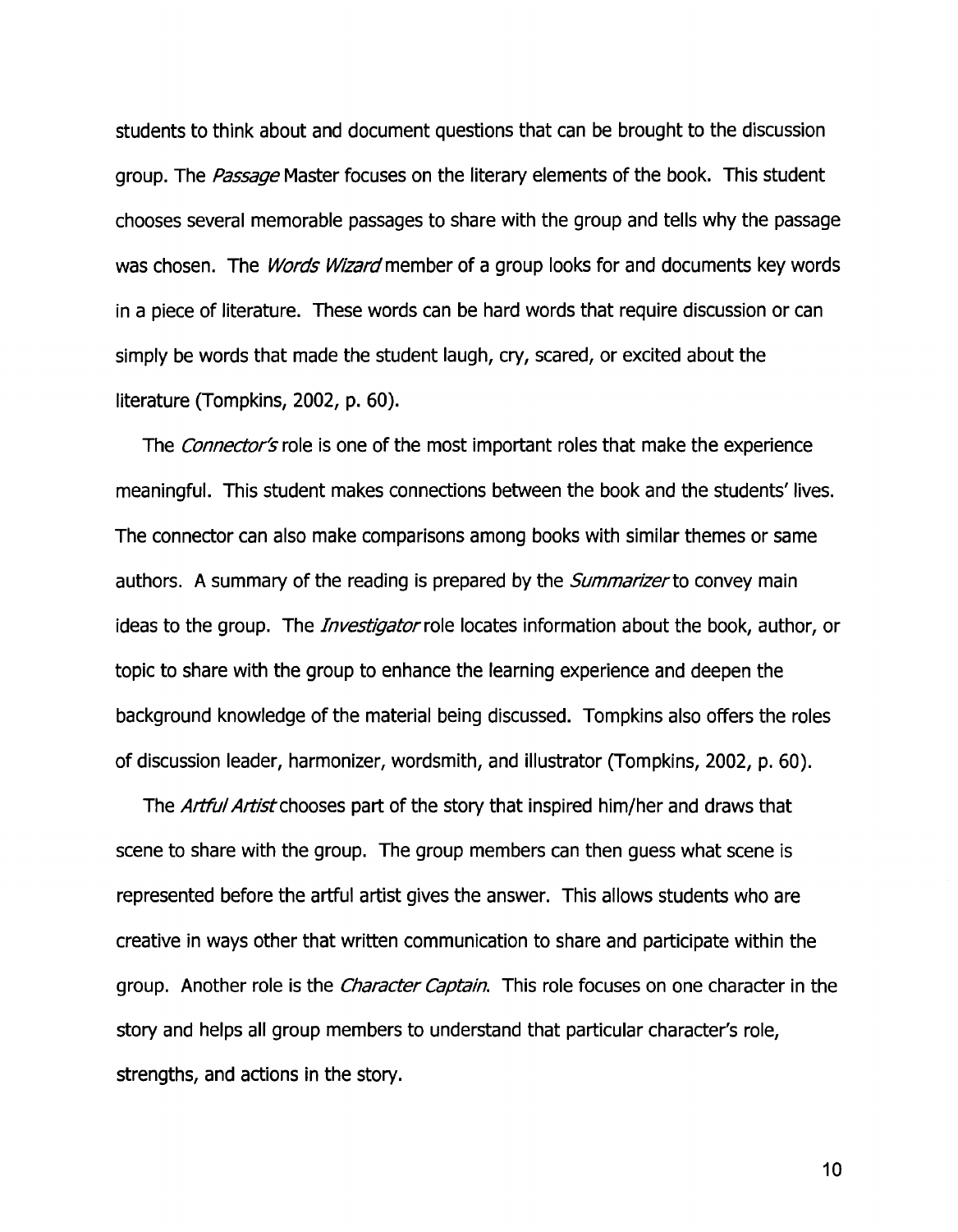During the literature discussion process, students can try on many different roles. Roles can vary from group meeting to group meeting, or roles can alternate each time a new book is chosen and discussed. The most important thing is that the students all share these roles and that they are participating.

## **Teacher Roles-**

I have outlined several roles that students can use when participating in a literature discussion group; however, students are not the only members in these groups. Teachers also play an important role. In an intensive, two-year research project, five teachers examined the question of teacher roles. Short, Kaufman, Kaser, Kahn, and Crawford examined the teacher role in the literature discussion group and came up with four distinct teacher roles. They are teacher as facilitator, teacher as participant, teacher as mediator, and teacher as active listener. All four of these roles play an integral part of the literature discussion group. These roles are not discrete or rigid. It is possible to move in and out of them throughout the discussion in response to student interactions and the topics under discussion (Short, Kaufman, Kaser, Kahn, & Crawford, 1999, p. 379). A teacher may move from role to role in a short period, or may stay in one role throughout the length of a literature discussion group.

The facilitator role is the role most frequently assumed by teachers. In this role, the teacher encourages and monitors student interaction and participation within the literature discussion group. The facilitator role can be broken into five main types of facilitating. The first role type is encouraging students to extend or expand their ideas. The teacher uses Bloom's Taxonomy to ask questions at different levels such as, "What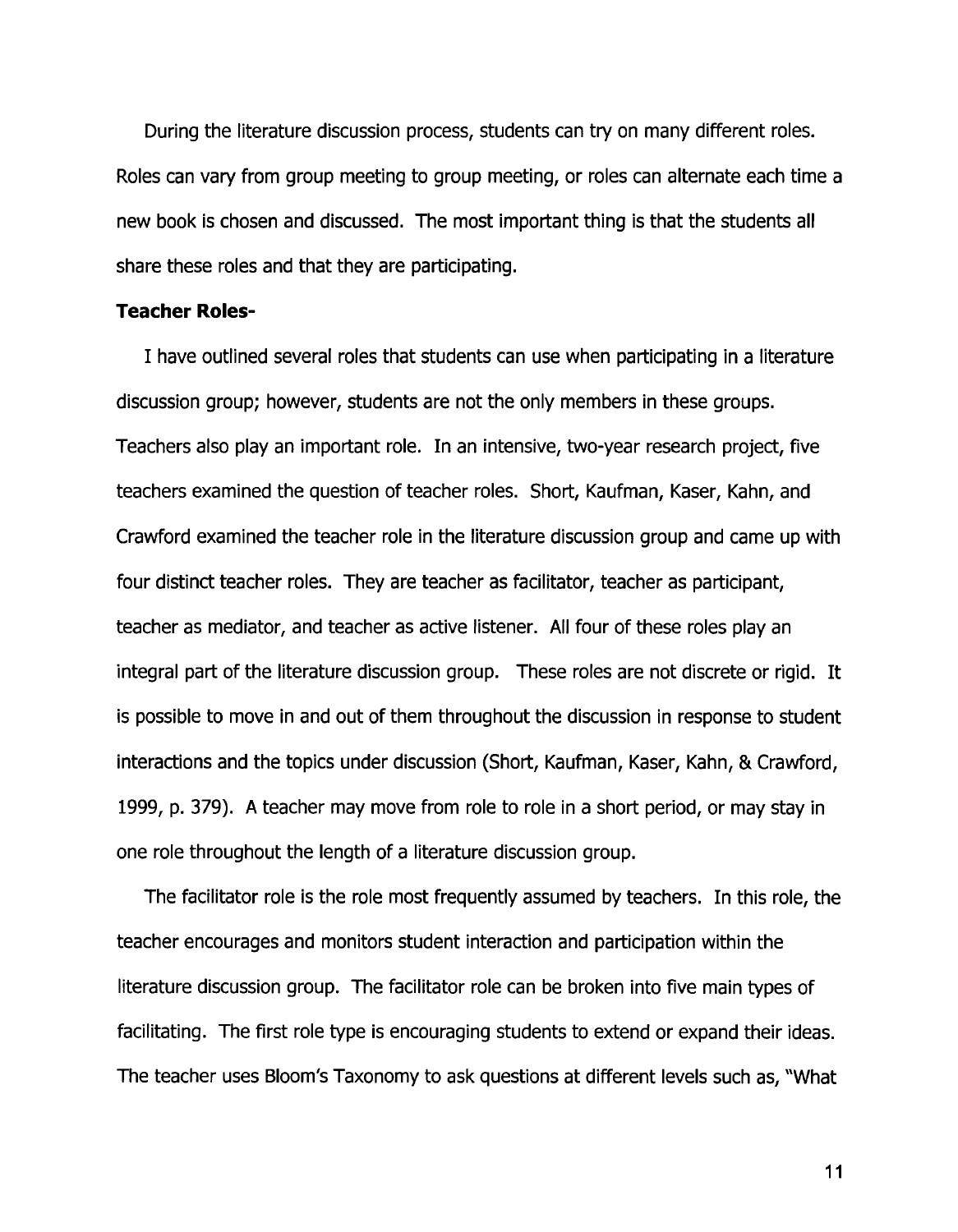do you think?" or "What do you mean?" The second role type is where the teacher provides additional information to clarify details related to the story. A teacher is going to have an expanded knowledge on topics that students may not have and needs to share that knowledge with students. Teachers in this role will also clarify misconceptions that students may have (Short, Kaufman, Kaser, Kahn, & Crawford, 1999, p. 381).

A third role type comes when teachers restate comments from students when it is felt others in the group have missed something important or when the teacher wants to encourage students to consider a comment in greater depth. Conversational maintenance and maintaining order is the fourth facilitator role type. A teacher may initiate a change in topics or invite silent students to participate. The final facilitator role occurs when the teacher challenges a student's comment during literature discussion. This role involves a relationship between student and teacher where the teacher can feel comfortable enough to challenge a student's comment, and the student feels comfortable enough to accept that challenge. This challenge is not meant to put down a student's view, but to initiate group conversation on the challenged comment (Short, Kaufman, Kaser, Kahn, & Crawford, 1999, p. 382).

The second teacher role discussed in their research article is teacher as participant. This role allows the teacher to remove him/herself from the role of keeping students on task, to a role where the teacher is an integral part of the discussion. A teacher in this role shares their own connections to the literature discussed and talks about personal, related experiences. A teacher participating can also make broad thematic statements.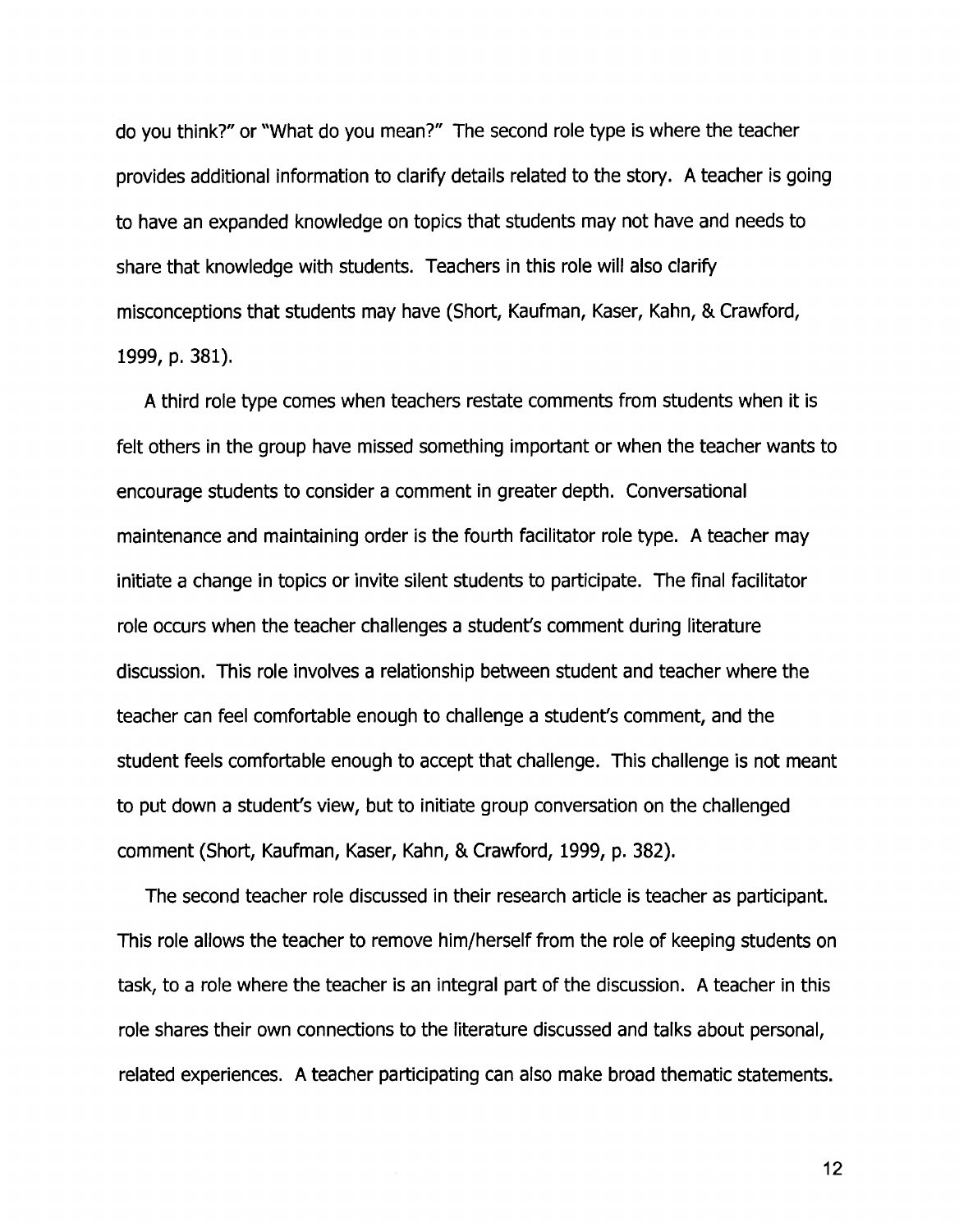An example might be a statement such as, "People should all be treated equal, regardless of skin color" when discussing a piece of literature focusing on diversity (Short, Kaufman, Kaser, Kahn, & Crawford, 1999, p. 385).

A teacher in this role also expresses personal opinions and evaluations. The researchers did note that in this study, students accepted their teacher's comments and opinions as part of the group. "One function of the teacher's comments was to raise issues that built from students' ideas, but also to push the group to consider other perspectives on or connections to that idea" (Short, Kaufman, Kaser, Kahn, & Crawford, 1999, p. 385). It is important to model exactly how we expect our students to participate in literature discussion groups. How better to model this, than to participate ourselves? Teachers also need to be mindful not to "hurry" the discussion to get on to other subjects or duties present in the classroom.

The mediator role involves the teacher using facilitator or participant talk to encourage students to connect their discussion about the book to their own life experiences and values. The mediator role also uses literature discussion as a place for students to work through personal issues and to share and discuss values. Literature discussion groups allow teachers to understand children's thinking and to challenge them to consider other possibilities. This role moves past the literature piece itself, and moves into discussion relating the literature to the students' personal lives (Short, Kaufman, Kaser, Kahn, & Crawford, 1999, p. 386).

The fourth and final teacher role is the active listener role. In this role, the teacher not only acknowledges students' statements with background comments such as "yeah"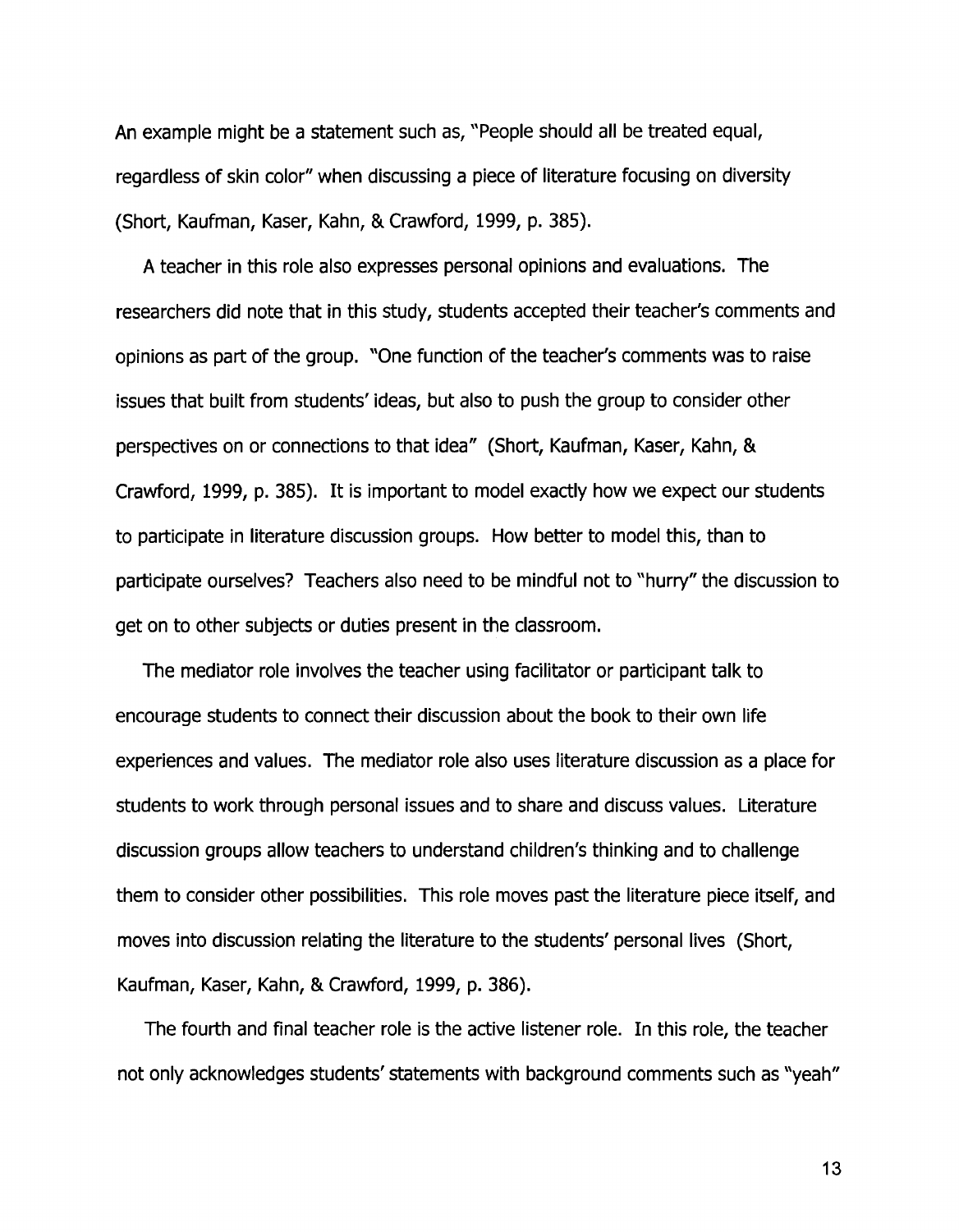or "hmm," but the teacher also affirms students' thinking. It is important to remember that affirming students' thinking should not be thought of as affirming the power of the teacher. In this role, it was noted by Short, Kaufman, Kaser, Kahn, and Crawford, that in groups where teachers engaged in significant amounts of active listening, students more frequently interrupted each other and talked on top of each other, competing for attention from the teacher (Short, Kaufman, Kaser, Kahn, & Crawford, 1999, p. 386).

There is no right or wrong role and not all of these roles may be appropriate for the type of literature discussion group taking place in a classroom. The teacher involved in the literature discussion groups needs to choose the role that is right for them, the role where they feel the most comfortable.

Short, Kaufman, Kaser, Kahn, and Crawford have only defined some of the roles where teachers find themselves. Teachers must also turn to Vygotsky's theory of modeling and scaffolding (Almasi, Q'Flahavan, & Arya, 2001, p. 96) to lay the foundation for their students. Scaffolding is defined as the assistance provided that allows students to complete tasks they cannot complete independently (Eggen & Kauchak, 2001, p. 58). This is also referred to as the zone of proximal development. This is a range of tasks that a child cannot do alone but can accomplish when assisted by an adult. In a classroom setting, it is the teacher's responsibility to work with students in this range so they may become successful on their own. When working in a literature discussion group, expectations must be laid before students can take on leadership roles within their groups (Eggen & Kauchak, 2001, p. 56-58).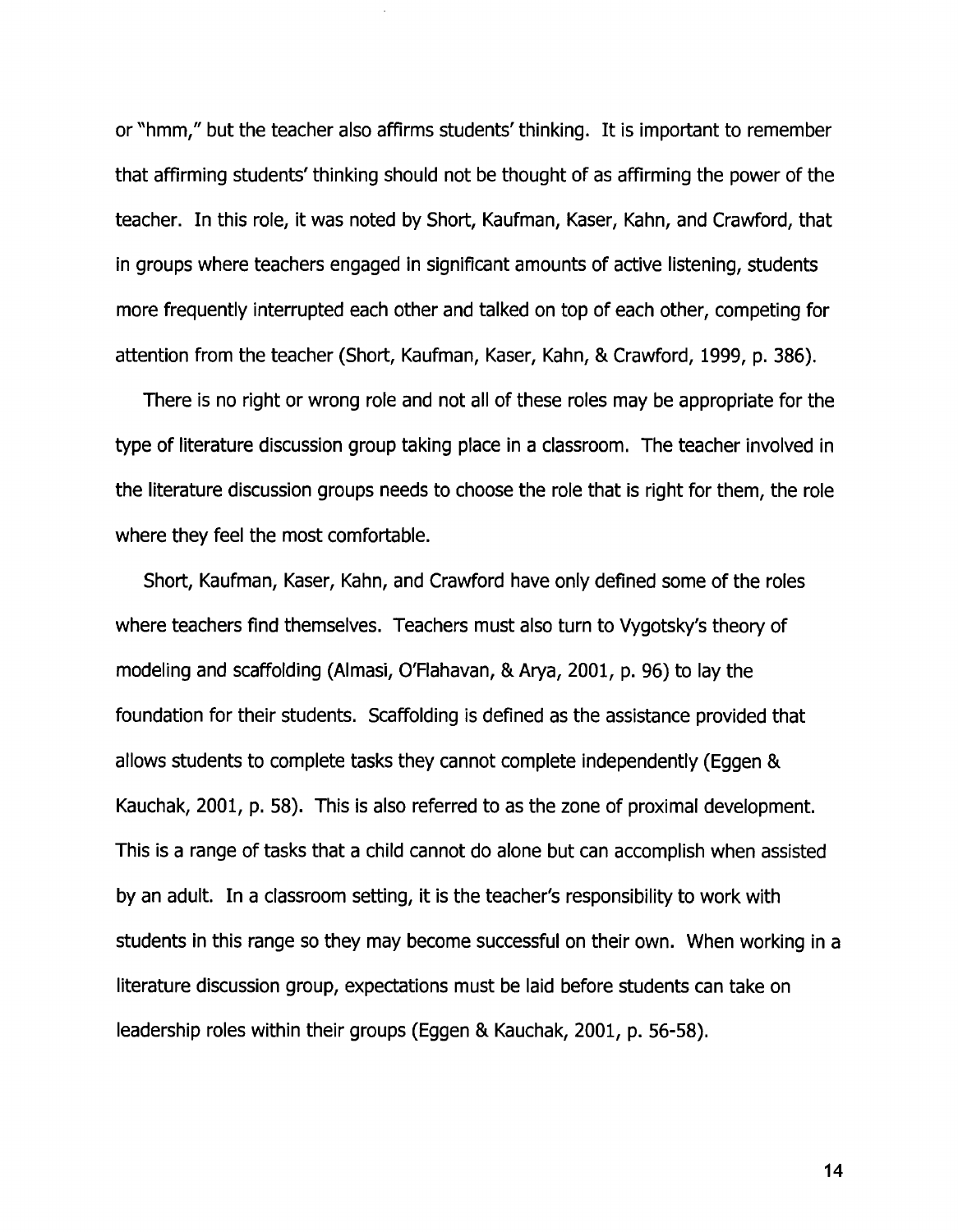In her book, The Art of Teaching Reading, Lucy McCormick Calkins made a list of issues teachers repeatedly encounter when working with literature discussion groups in their classrooms. Below are some of the issues Calkins mentioned.

- Dealing with management issues
- Bringing out all the voices
- Staying grounded in the text
- Exploring versus answering questions
- Finding and pursuing a focus
- Learning the value of disagreeing with each other and learning to do so in ways others can hear
- Moving between one text and another
- Using advice from mini-lessons and conferences (Calkins, 2001, p 240-

241)

Once these issues are identified within a literature discussion group, Calkins

identifies five directions teachers have available in order to assist the group.

- Suggest a strategy for the group to try
- Launch students into an inquiry to gather more information on a problem they are having
- Point out something someone is already doing (or almost doing) and ask everyone to try it
- Ask students to replay a conversation and try a different way of doing it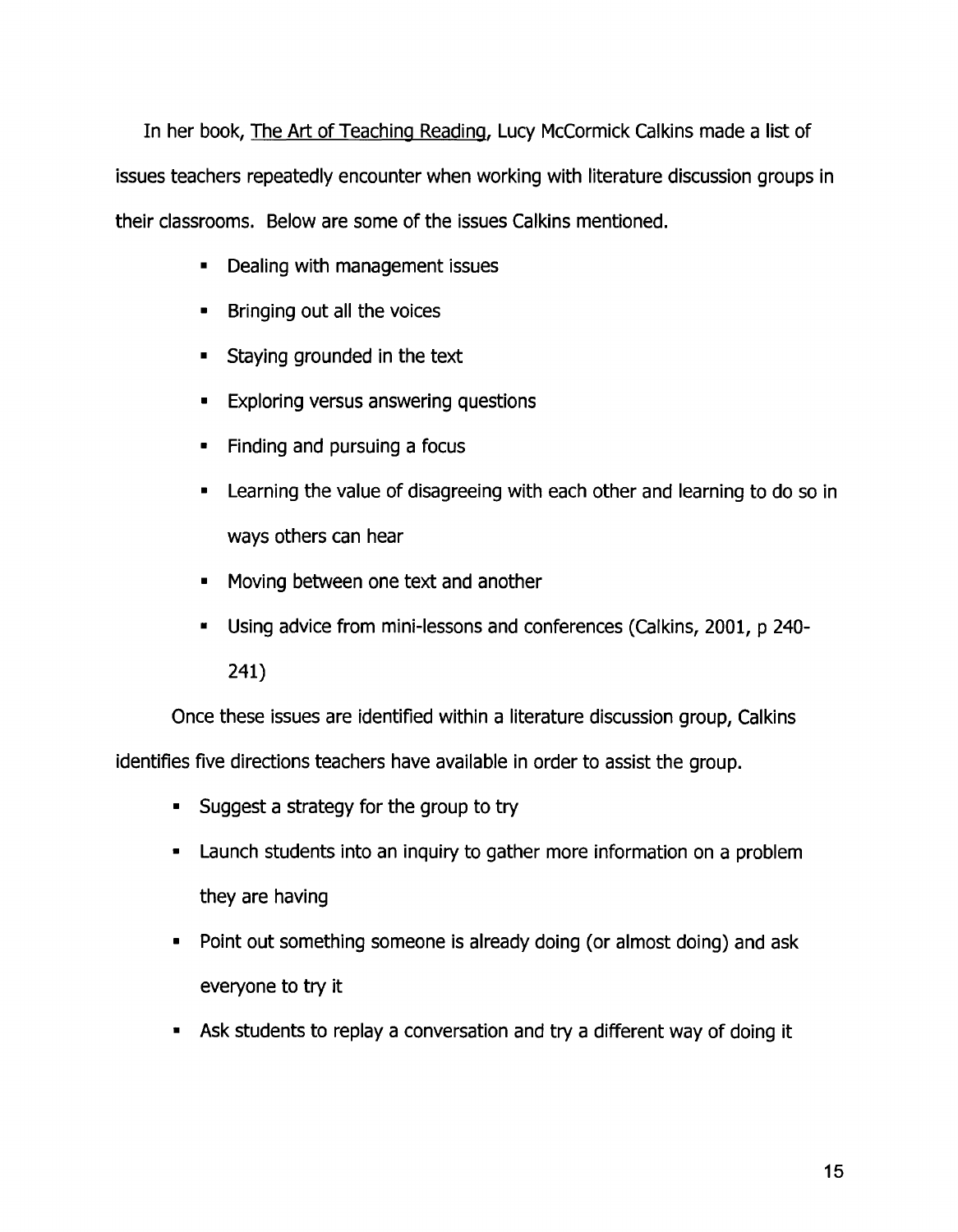• Whisper to specific students, helping them to make a particular move in the group's conversation (Calkins, 2001, p 241-242)

Even though the students are leading the literature discussion group, the teacher is the overall facilitator, even if he or she is unseen during the process. Calkins calls this process prompting. She writes that it is important to coach students into making the moves we want to become habitual. However, these moves have to come from the students. As a teacher, we cannot make these moves in the student's place (Calkins, 2001, p. 242).

## **Assessment-**

Benefits, strategies, roles, and practices have all been identified, but nowhere has the word assessment been used. Schools need to be able to assess their students. If students are in charge of their literacy learning through literature discussion groups, then how can a teacher assess them? "Very adequate documentation of kids' growth in this activity- or any other classroom structure- can be achieved by occasionally sampling their performance, by collecting the raw material of their efforts in portfolios, by talking to kids regularly and keeping track of what they say" (Daniels, 1994, p.165). If students use a discussion log or reading journal (Seely-Flint, 1999, p. 52) they can be assessed. If students use a self-evaluation form (Tompkins, 2002, p. 609), they can be assessed. Assessment does not have to be a paper and pencil form. Students can turn in a quick-draw or quick-write and receive a participation score.

Portfolios are another excellent way to assess students' growth and performance in this area. Students can submit journal entries, discussion logs, drawings and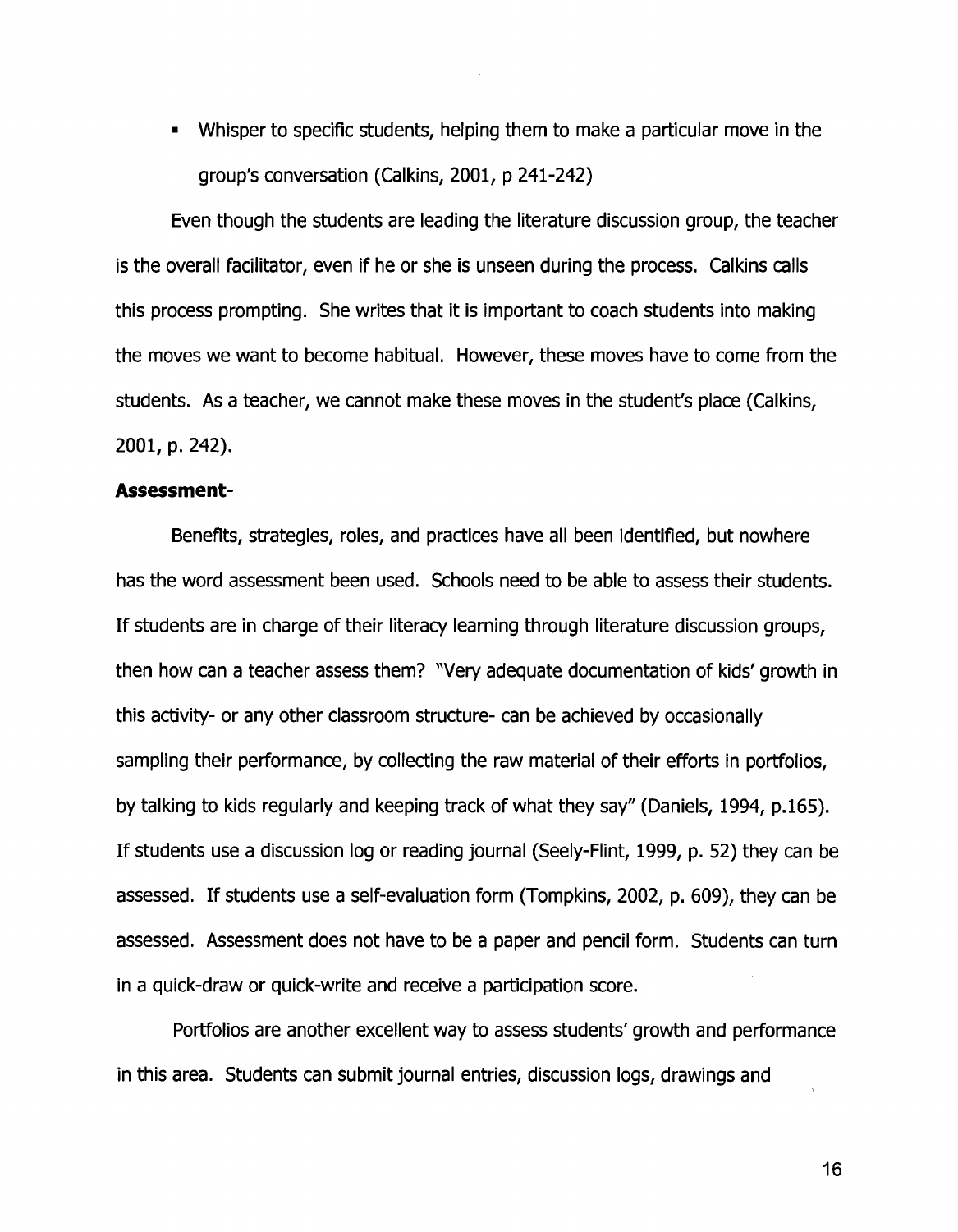illustrations, and notes and samples from their various roles to be kept in a working portfolio. This portfolio offers the classroom teacher an easy way of seeing students' participation in the literature discussion group process.

To point out another aspect of assessment, the ISTEP testing program includes questions related to standards concerning literacy response and analysis. Schools seem to be focused on testing scores and if literature response is involved, literature discussion groups are an excellent way to meet the standards and prepare students for testing questions.

Many educators connect literature discussion groups with upper elementary or older students. However, literature discussion groups can be used in all grades, even a kindergarten setting. What better way to foster social and communication skills in the young, than to have students discuss literature with each other? In younger classrooms, teachers or volunteers can read trade books to groups of students before turning them loose to discuss. Younger students can use their reading logs to do a quick-draw about their stories. They can share their likes and dislikes as easily as older students can. The term literature does not have to be reserved for a particular group of students. All students can benefit from the setting and experience of a literature discussion group.

I have worked with literature discussion groups in two separate and unique settings. I have seen first-hand the benefits students have when participating in these groups. Students themselves have told me that they find these groups challenging but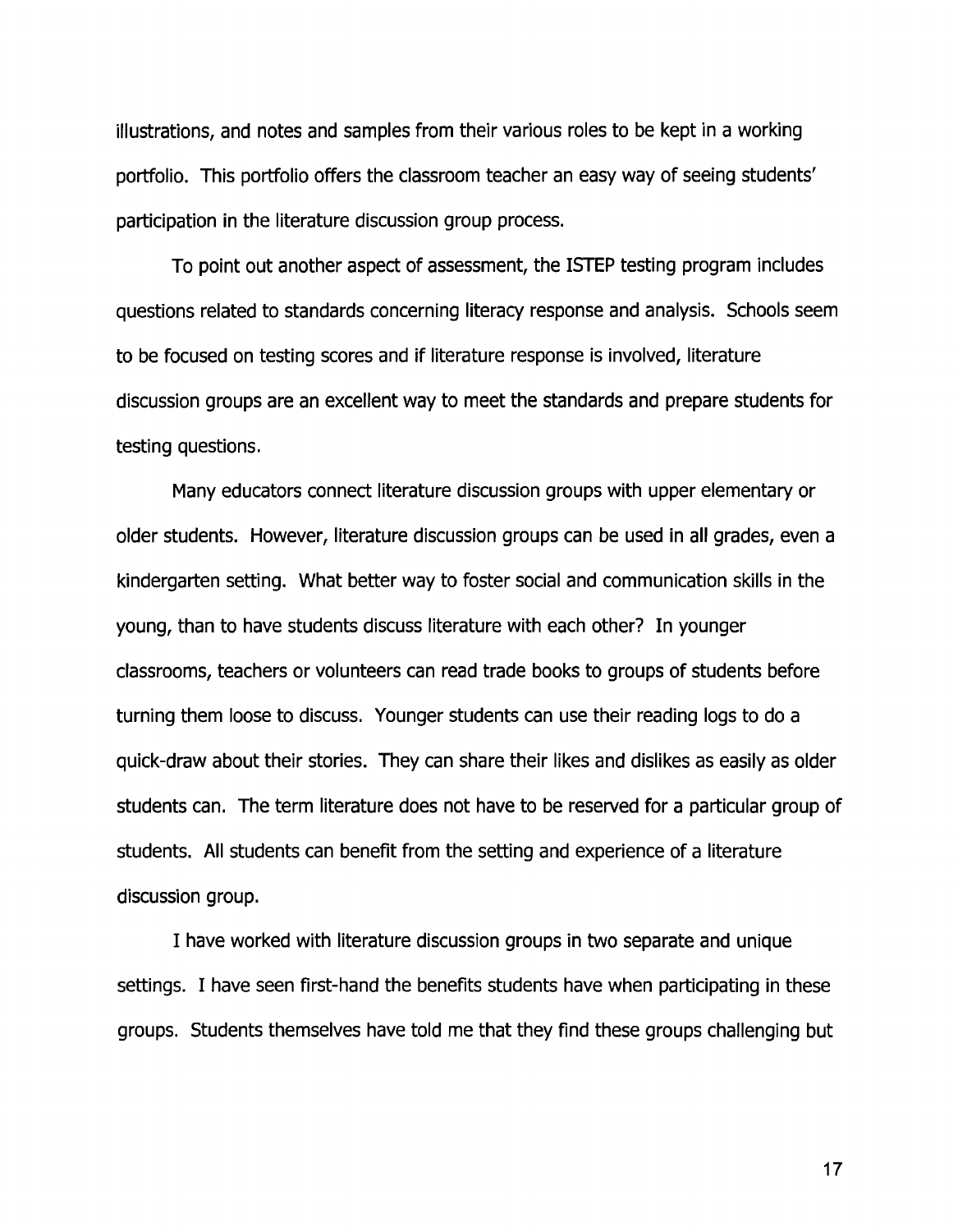also stimulating. The chance to leave their desk, to leave the teacher instruction for a while, and to really participate in their literacy learning excites children.

However, I have also seen the dedication and hard work required on the teacher's part. Students cannot be expected to participate and succeed in a literature discussion group without guidance and modeling.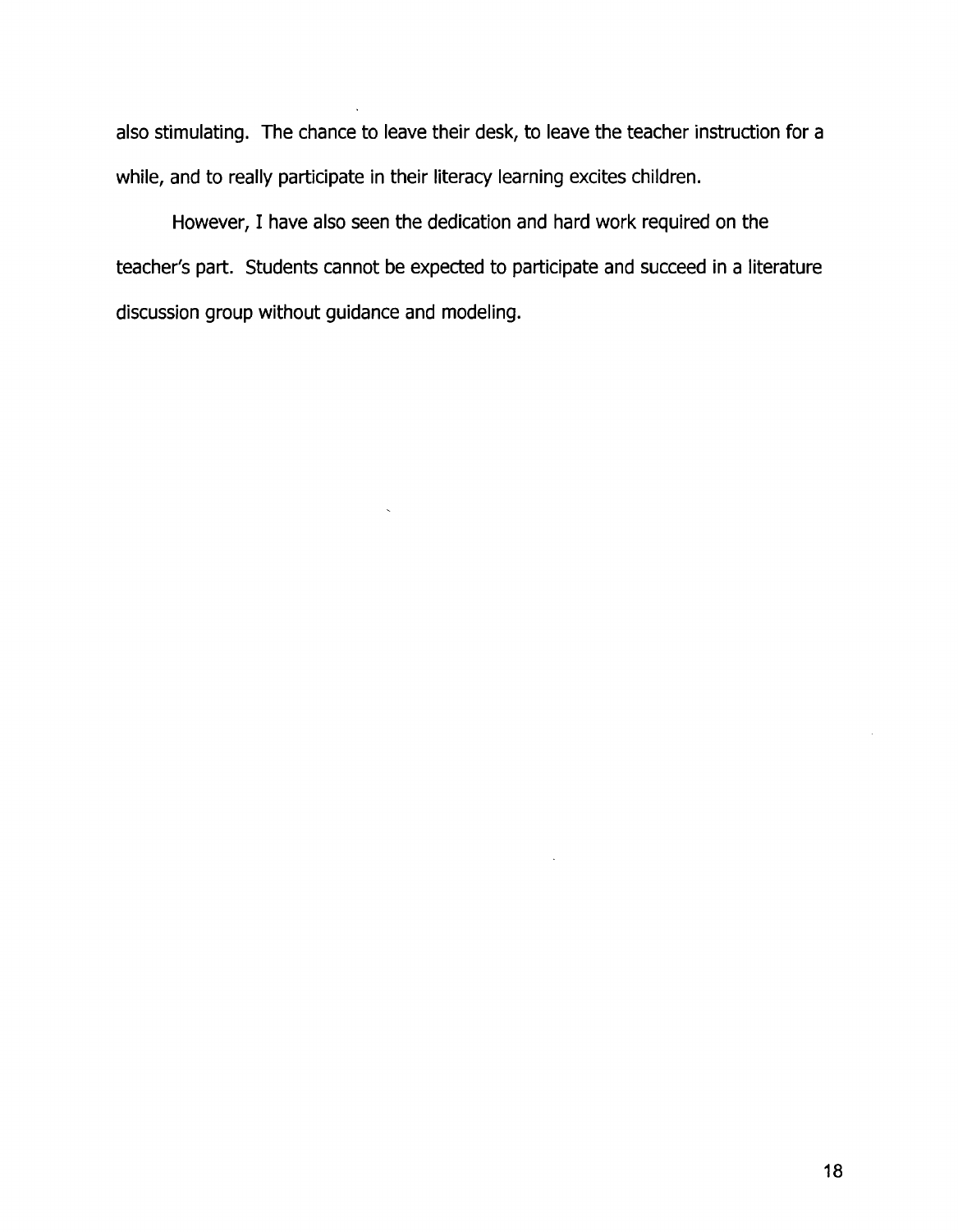# **Exploring Literature Discussion Groups Through Children's Literature**

## **Part II - Practice**

I have outlined the history of literature discussion groups and the how's and why's to using them in the elementary classroom. Now I will discuss the practice of using these groups with literature and children.

During the summer of 2001, I worked with three separate literature discussion groups, or Book Clubs, at Danner's Books and Coffeeshop in Muncie, Indiana. The Book Clubs began on Saturday, June 16, 2001 and ended Saturday, August 4, 2001 and lasted for approximately an hour. There was a separate Book Club for third graders, fourth and fifth graders, and sixth graders and older. The storeowner, Susan Danner, and I led the groups and participated in each week's discussion. The groups were very informal, but the expectations for student participation were still present.

Before we began the groups, Susan and I sat down and decided which books we would like to read with each group. Our selection differed from a classroom setting selection. We had to keep in mind that we were a business. We also had to remember that each week, different students may show up and each member could potentially be at a different reading level.

We based our choices upon reading level, length of the book, interest level, appropriateness, readability, and award winners. We wanted literature that we had some knowledge about, but also wanted to read or read again. We did not want to choose any material that could be considered questionable, as we were running a business. We chose books that would not only interest the students, but also allow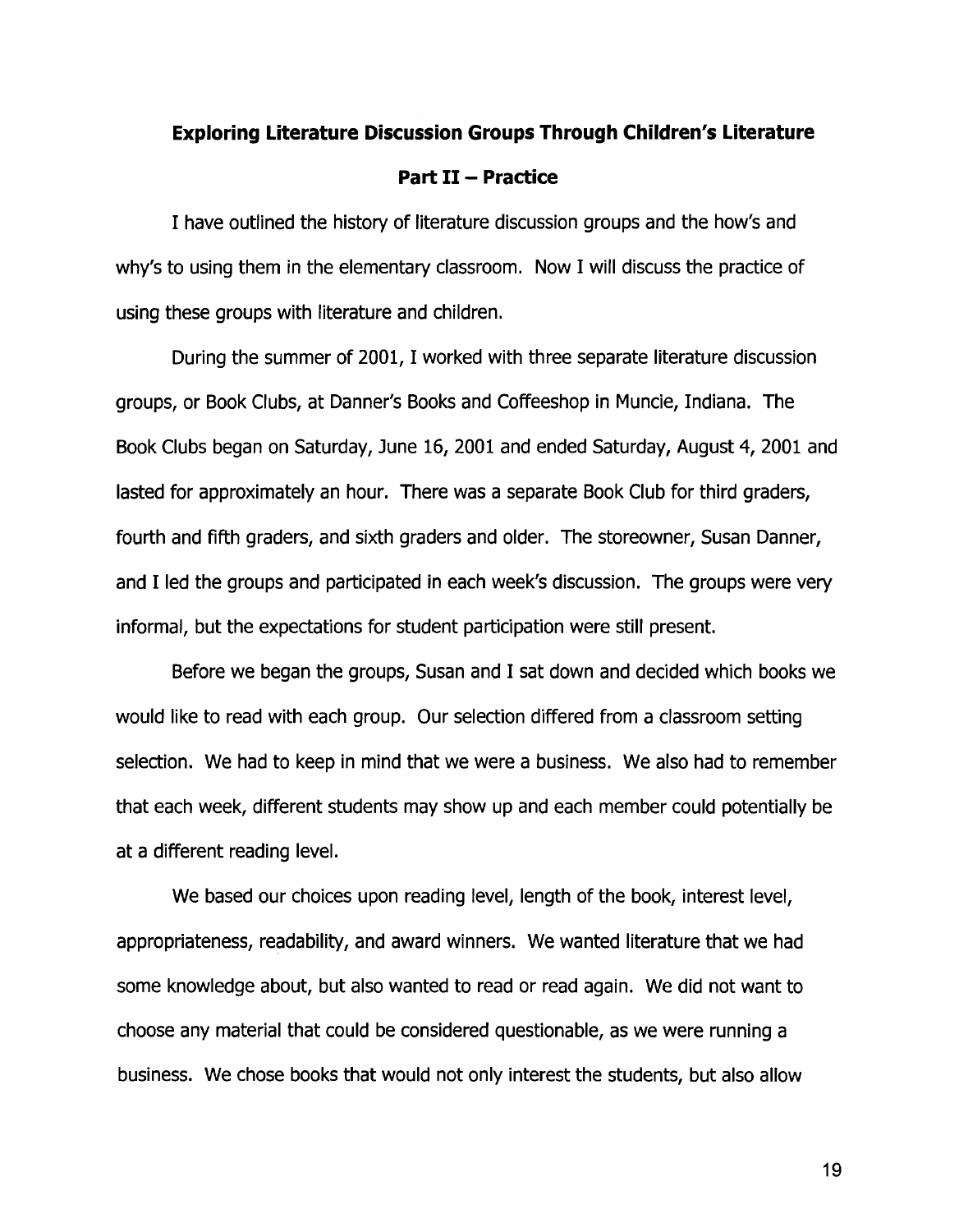them to read the book within a week. We also tried to choose books that alternated

between a female and a male lead character.

Literature selections for each group are listed below.

| <b>Title</b>                                      | <b>Author</b>                       |
|---------------------------------------------------|-------------------------------------|
| <b>Third Grade Reading Selection</b>              |                                     |
| Mr. Popper's Penguins                             | <b>Richard and Florence Atwater</b> |
| <b>Freckle Juice</b>                              | <b>Judy Blume</b>                   |
| Ralph S. Mouse                                    | <b>Beverly Cleary</b>               |
| George's Marvelous Medicine                       | <b>Roald Dahl</b>                   |
| How to Be Cool in the Third Grade                 | <b>Betsy Duffey</b>                 |
| Scrambled Eggs and Spider Legs                    | Gary Hogg                           |
| Pearl Harbor is Burning!                          | Kathleen V. Kudlinski               |
| The Flunking of Joshua T. Bates                   | <b>Susan Shreve</b>                 |
| <b>Fourth &amp; Fifth Grade Reading Selection</b> |                                     |
| The True Confessions of Charlotte Doyle           | Avi                                 |
| <b>Tuck Everlasting</b>                           | <b>Natalie Babbitt</b>              |
| Frindle                                           | <b>Andrew Clements</b>              |
| <b>See Behind Trees</b>                           | <b>Michael Dorris</b>               |
| The Whipping Boy                                  | Sid Fleischman                      |
| There's an Owl in the Shower                      | Jean Craighead George               |
| The War with Grandpa                              | <b>Robert Kimmel Smith</b>          |
| Wringer                                           | Jerry Spinelli                      |
| <b>Sixth Grade &amp; Older Reading Selection</b>  |                                     |
| The Watsons Go to Birmingham-1963                 | <b>Christopher Paul Curtis</b>      |
| My Side of the Mountain                           | Jean Craighead George               |
| Out of the Dust                                   | <b>Karen Hesse</b>                  |
| When Zachary Beaver Came to Town                  | Kimberly Willis Holt                |
| From the Mixed-Up Files of Mrs. Basil E.          | E.L. Konigsburg                     |
| Frankweiler                                       |                                     |
| <b>Number the Stars</b>                           | Lois Lowry                          |
| The Westing Game                                  | <b>Ellen Raskin</b>                 |
| The Cricket in Times Square                       | George Selden                       |

To prepare for each week's discussion, I read each Book Club's selection and made notes for myself. I tried to pick out some vocabulary, foreshadowing, and key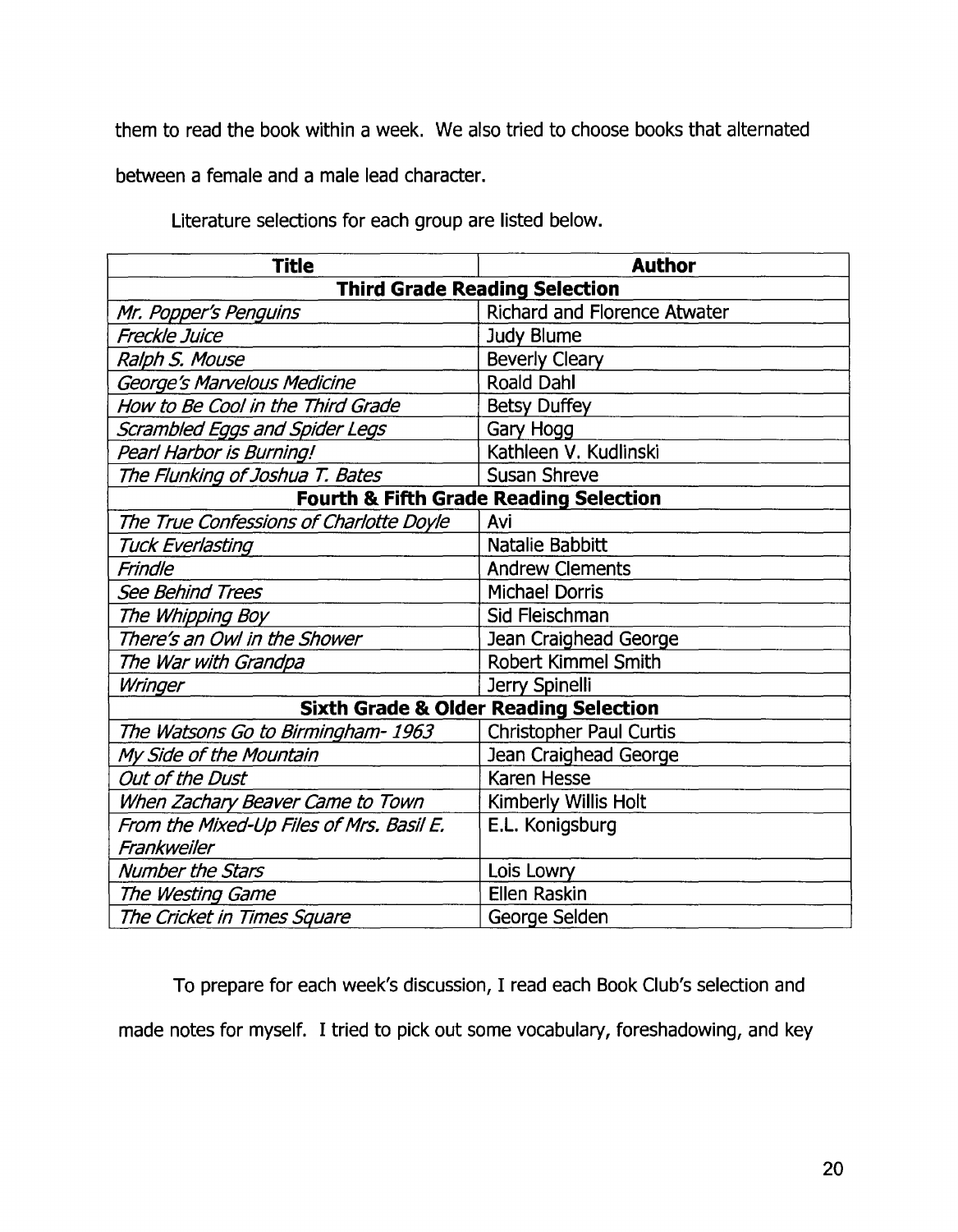elements in the story that would not only develop good discussion, but would be points that the students themselves might have questions about.

Each book club meeting started with each member rating the literature selection on a scale from one to ten. Most ratings were around six-eight, meaning the students really enjoyed the piece. This rating system allowed each member to feel comfortable to participate from the start, and allowed Susan and I to gauge the reaction and feelings about each piece. Each member was then asked to share what they remembered the most or enjoyed about the story. At times, members also shared why they did not enjoy reading the story.

I took on the facilitator role and led each discussion. I would ask specific questions directed at all levels of Bloom's taxonomy. I would start out with questions at the lower levels such as main character, setting, etc. I would also try to include questions that required the students to think about their own lives and related certain aspects of the book. For example, while reading Konigsburg's From the Mixed-Up Files of Mrs. Basil E. Frankweiler and George's My Side of the Mountain, I asked the students to place themselves in the characters' shoes. What actions would they have taken. Would they act the same way that the characters in the book? Would their reactions be the same? The types of questions allowed me to not only gauge the depth of understanding, but also allowed me to catch a glimpse of who the students were.

I also added knowledge to the group when the students did not understand a particular story. One observation that stays in my mind was the reaction of two of the fourth grade female Book Club members. After discussing Michael Dorris' Sees Behind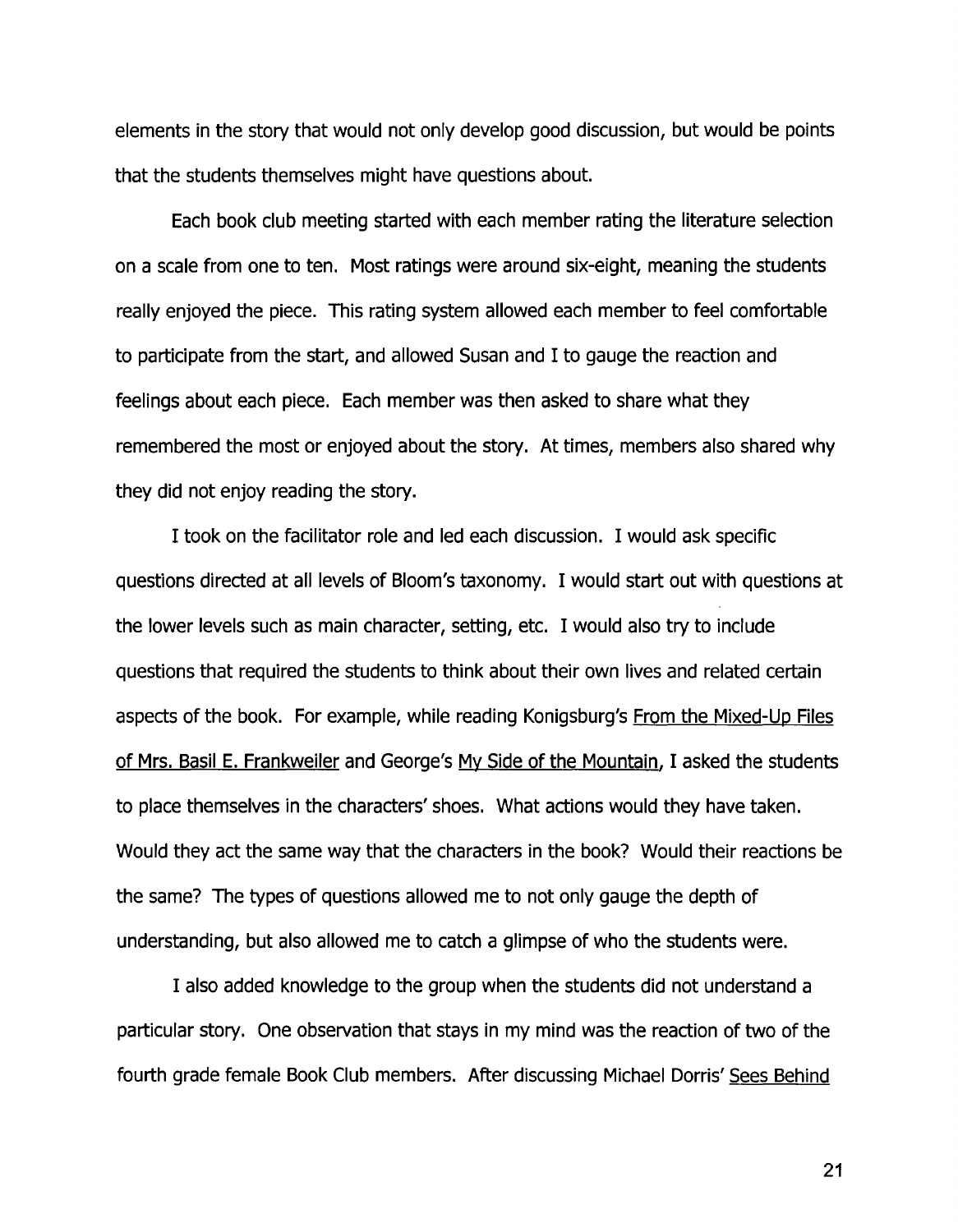Trees, it was apparent that neither girl really understood the novel. This particular novel is a Native American story about a young boy reaching his adulthood. Both girls rated the story very low.

After we discussed the story and their reaction, I understood their reaction a little better. Neither girl had background knowledge of Native American culture, and could therefore, not relate to the story, the characters, or the events that took place. My role as a facilitator was important because I could add that background knowledge they were lacking. An instance like this could be taken care of, or even prevented, in a classroom setting. Literature that complemented the course study would allow each student to learn about the literature as they read each piece.

The sixth grade and older book club read some historical fiction novels such as Curtis' The Watstons Go to Birmingham- 1963 and Lowry's Number the Stars. Again, acting in the facilitator role, I brought background knowledge to the group to bring understanding.

Occasionally I would take on the role of active listener. Most groups did not develop a deep enough conversation where this role was possible. Most groups needed a facilitator to provide questions, thoughts, and someone to decide when to move on.

The Book Studies were my first interaction with literature discussion groups and were a great opportunity for me as an employee and as an educator. I learned how to choose appropriate literature and how to format a discussion group. The store setting was very different from a classroom setting. The participants were also very different from a classroom of children. The members of our Book Clubs volunteered their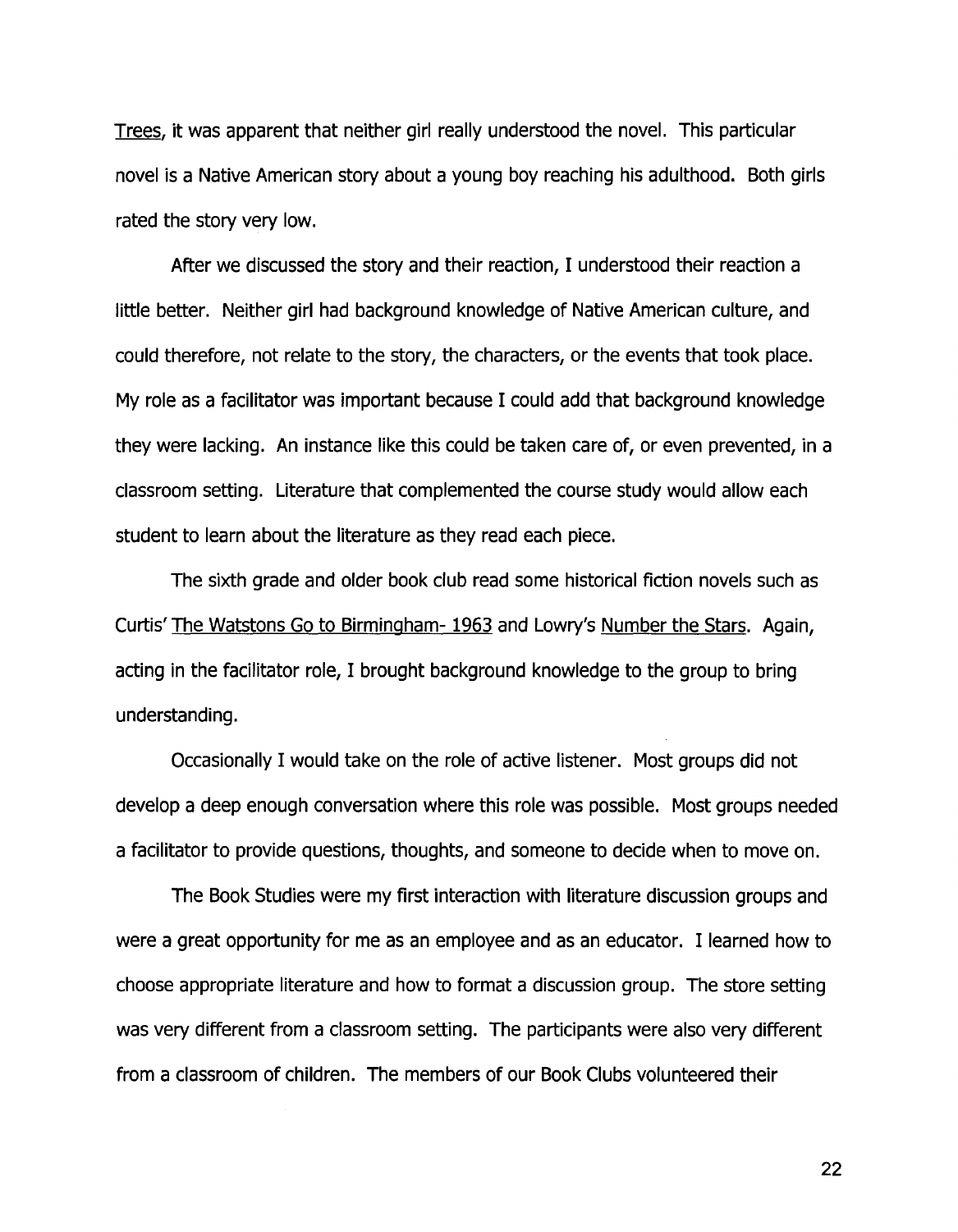Saturday mornings because they enjoyed reading. In a classroom setting, not all children would choose to pick up a novel and read and discuss this novel over their summer vacation.

I feel that the Book Groups could have been even more beneficial if the students held a more active role in the discussion process. Using the discussion roles would give the students a leadership role in the process and would help them know what type of ideas and comments to bring to the discussion.

## **Student Teaching Experience-**

 $\cdot$ 

My second interaction with literature discussion groups was during my student teaching experience. Upon meeting my supervising teacher, I inquired as to whether she already used some form of literature discussion groups in the classroom. I was excited to learn that she did, and she was excited to learn that I had new knowledge and ideas to bring to her literacy program. My supervising teacher, Mrs. Nesseth, and I used literature discussion groups with the novels, Number the Stars by Lois Lowry and Marie McSwigan's Snow Treasure. Mrs. Nesseth had already chosen these two novels because of their common theme. The setting of each novel is during World War II and the main characters are children. Both plots relate in that the children in the novels have to become heroes in their own way to benefit their countries during a time of war.

Our literature discussion groups were held every day for about three weeks. Each meeting with the group lasted anywhere from ten minutes to 45 minutes. To begin the unit, Mrs. Nesseth and I gave a book talk on each novel and a short introduction. We then allowed the students to look through both novels, to get a feel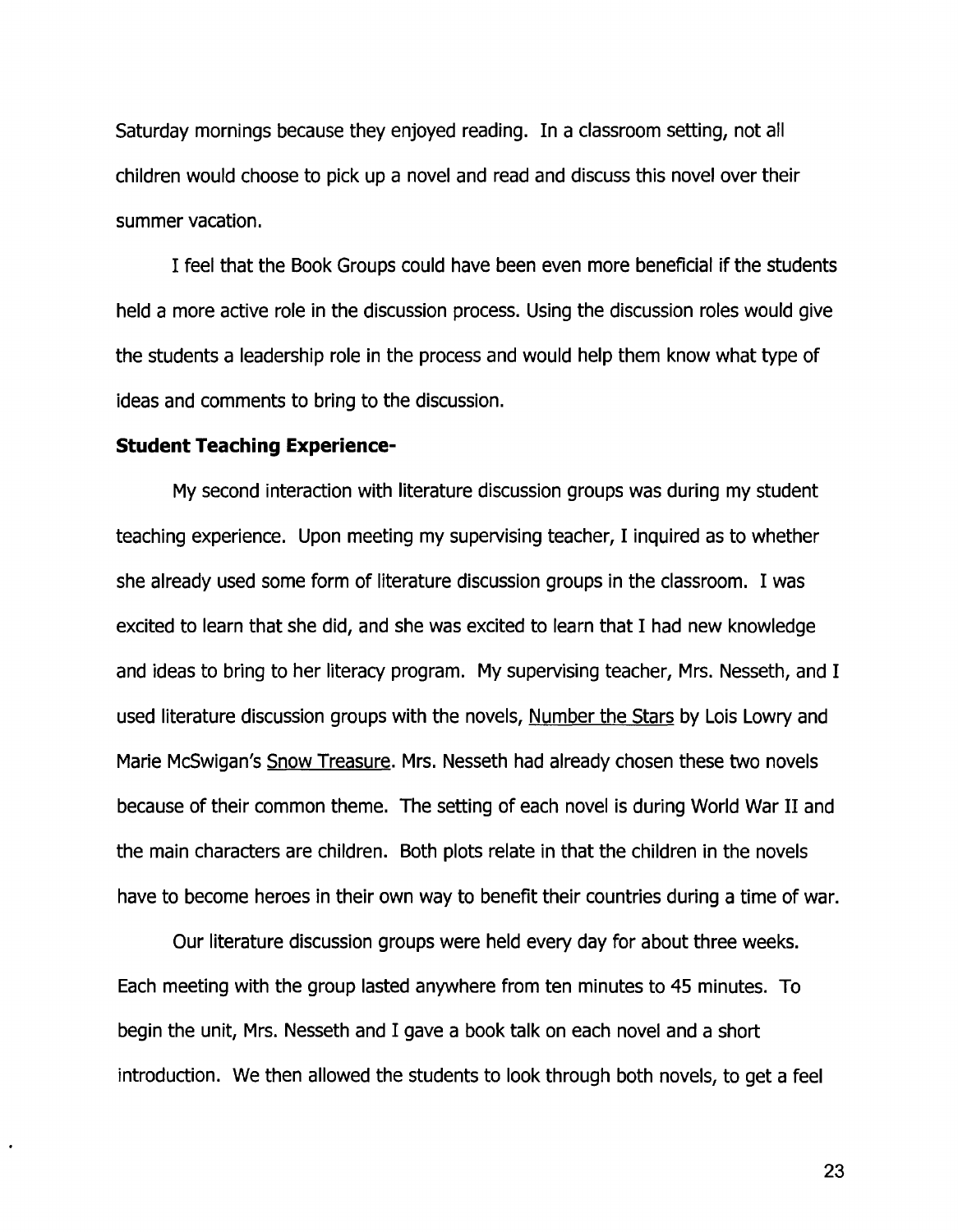for the language used, and to decide which novel would be right for them. After the students named their preference, we met with our groups for the first time. Mrs. Nesseth met with the students reading Number the Stars, and I worked with Snow Treasure.

During the original meeting with my group, I outlined what would be the role of the students in the literature discussion process and what would be my role. Our particular book study groups did not have defined student roles within the group. At the beginning of the study, the teacher role was more defined. I would mainly start out in the facilitator role to lead each discussion and would then take on a participant role when the students would do more of the facilitating. As a participant, I always brought some questions to the group, but was more interested in hearing them respond to my thoughts, and to the thoughts of each other.

My facilitator role was again required due to the depth of the novel. The time period of Snow Treasure is during World War II. My students had some knowledge of the German soldiers and war, but they needed help and guidance in other areas. This novel used a lot of unfamiliar language. I would use this opportunity to have the students look up vocabulary in the dictionaries and we would all record the word in our journals. This allowed us to understand the novel and allowed the students to take a leadership role at the same time.

Each member of the group, including myself, set aside approximately ten pages in a notebook specifically for the book study. Each chapter was listed and this was a place to write vocabulary, figurative language, interesting quotes, or questions. It was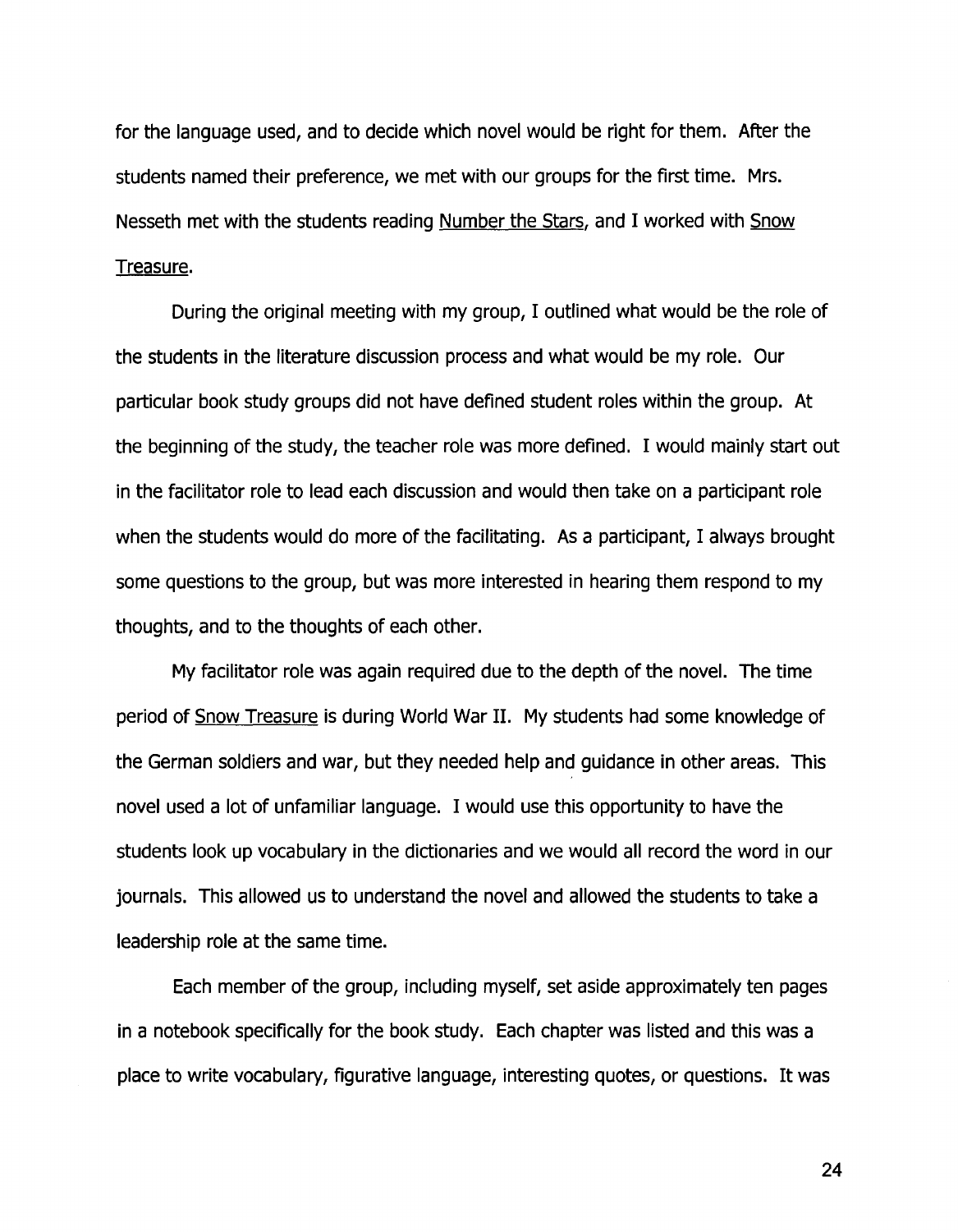the students' job to write a short summary after reading each chapter and to have something to share with the group during the next meeting. Sometimes we would simply share our summaries, others times we would share an illustration drawn after reading a selection from the book. I would collect these notebooks periodically and a grade was assigned. My assessment was based not only on students' participation through the notebook, but also on their group participation. If students had a short summary, required illustrations and captions, and vocabulary recorded in their notebook, they received full credit for the notebook. I would then look at their group behavior for assessment. Did the student participate in discussion? Did he/she ask questions or remain silent? Was he/she asked to leave a discussion due to behavior? These factors all contributed to the students' final grade.

Mrs. Nesseth and I found it easier to work with two larger groups where we could each be a member of one group. Our next book studies will concentrate on the student roles. In order to do this, each role will have to be modeled before the students are ready to take on the role themselves. Our plans include choosing one novel, but having several smaller groups. This will allow teacher instruction focused to the group as a whole before each group separates and works on individual work.

Working with a classroom of fourth graders was different from working with discussion groups in a bookstore setting. Not all students were eager to participate and to take the active role. Some students need more guidance than others need and cannot handle too much freedom in their learning. I spent a lot of my time in these groups managing student behavior. Some students chose to participate by interrupting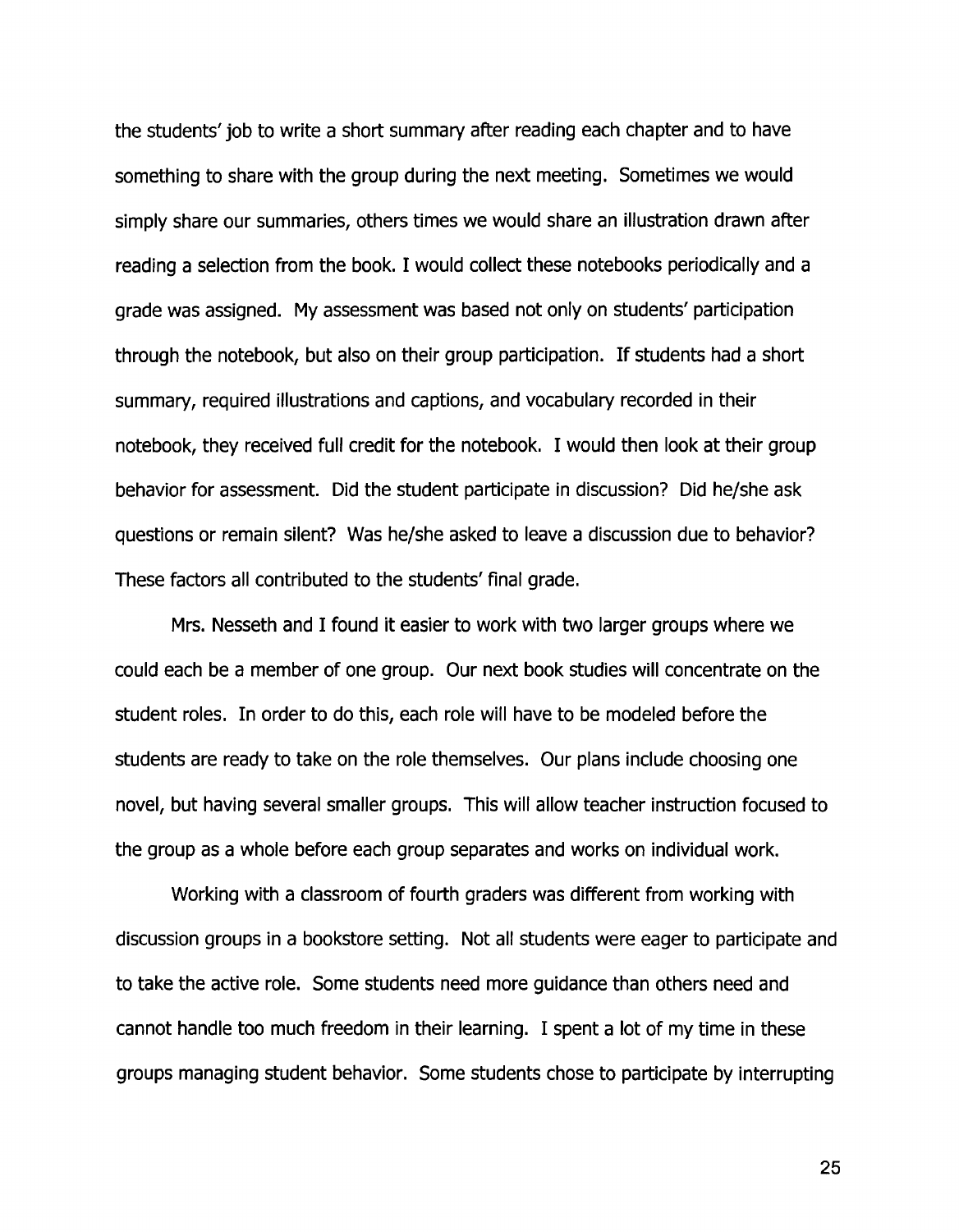and bringing insignificant points to the discussion. This was simply not tolerated. Many sessions, students would end up at their own desk reading the literature on their own.

By using the different roles, I believe that these issues could all be addressed and handled. When students are assigned a role, the meaning of the literature discussion groups becomes clear. They have a specific job to do and their classmates depend on them to participate and share in the discussion.

Assigning roles should be done carefully. Roles are assigned to students who will succeed and excel in their particular role. Allowing the students to succeed in one area will allow them to feel more comfortable working with their peers in other leadership roles.

## **Conclusion-**

This thesis is simply a starting point for literature discussion groups. I have identified many choices and formats available when using a literature discussion format in the elementary classroom. When deciding to use a literature discussion group in the classroom, the most important thing to remember is that there is no right or wrong way to use a literature discussion group. Each group is uniquely formatted to fit the needs of the classroom environment, teacher, and students. The flexibility of literature discussion groups allows the reading curriculum to be shaped according to practical requirements of the school day as well as the individual needs and interests of students (Raphael, Pardo, Highfield, & McMahon, 1997, p. 10).

The classroom teacher has a great deal of choice in the literacy program when using literature discussion groups. Students can be working in groups on other projects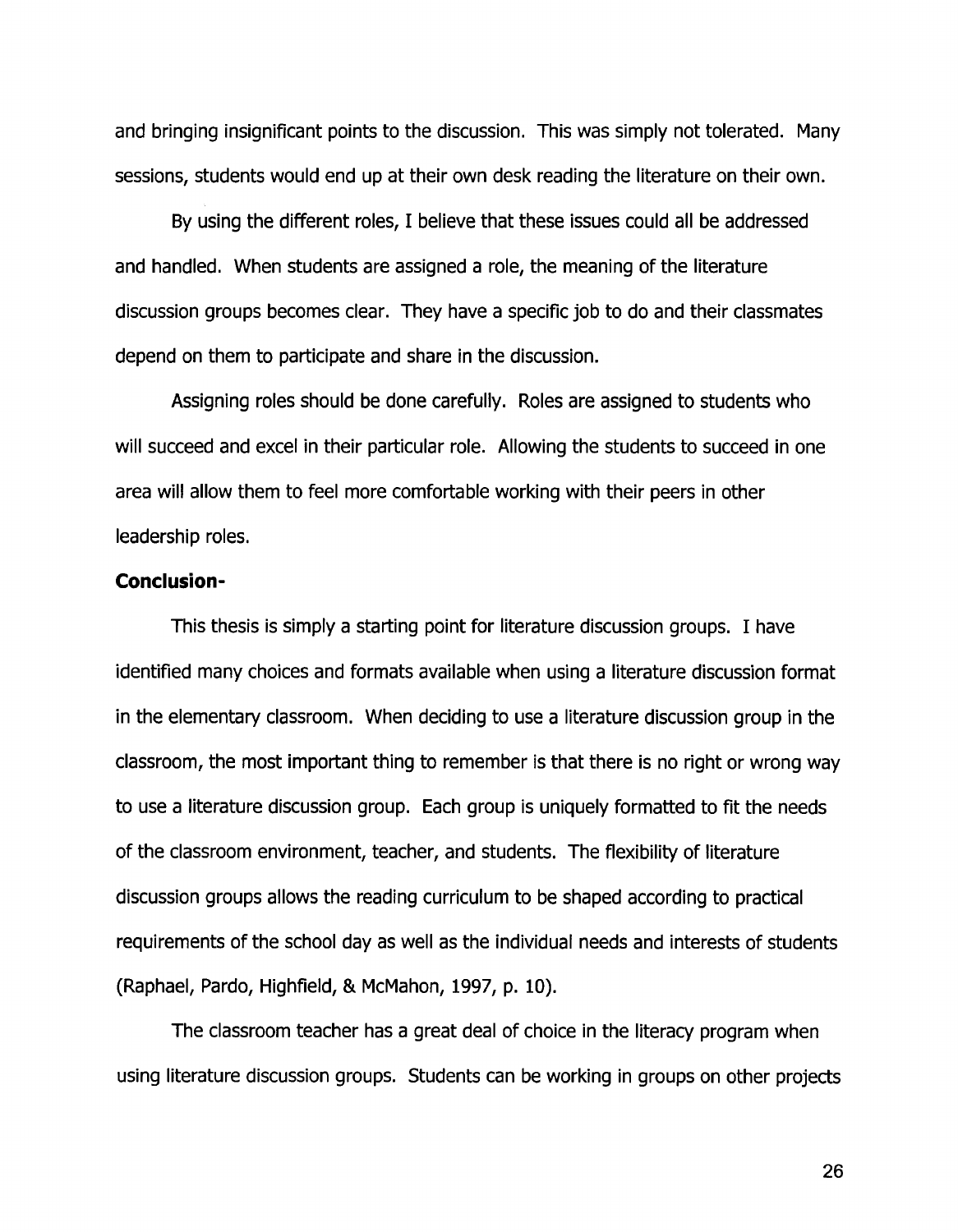while instruction is given to one group. This allows the teacher to spend more quality time with one or two groups each day, instead of the class as a whole.

With all the demands, preparation time, and cooperation required, are literature discussion groups really worth it? I believe that if students can share their thoughts and ideas while creating meaning and taking an active role in their literacy learning, then yes, literature discussion groups are well worth it.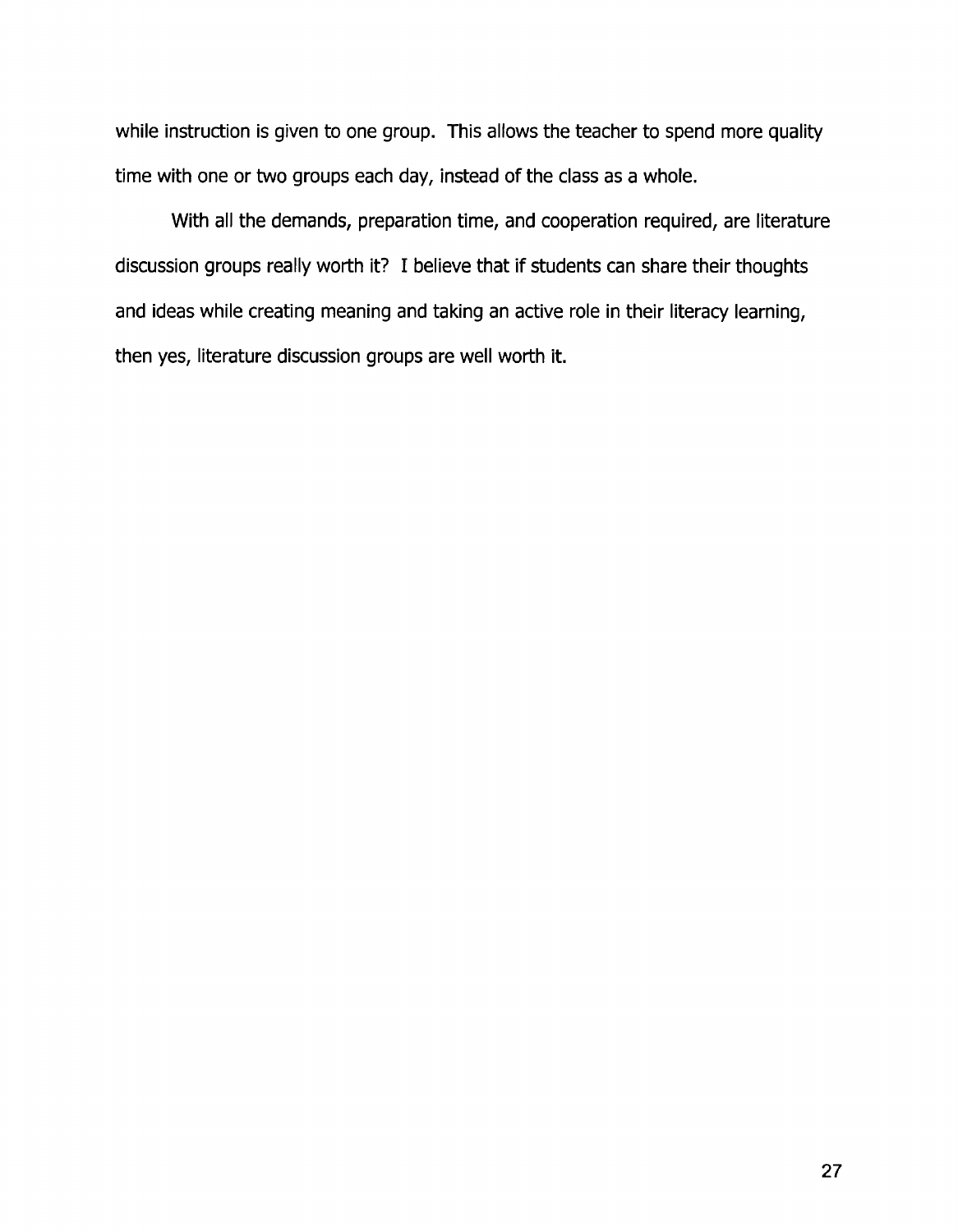# **Exploring Literature Discussion Groups Through Children's Literature**

# Appendix A-

The Standards for the English Language Arts

# **Appendix B-**

Lesson Plan for Student Teaching Book Study

# **Professional Resources**

# **Children's Literature Resources**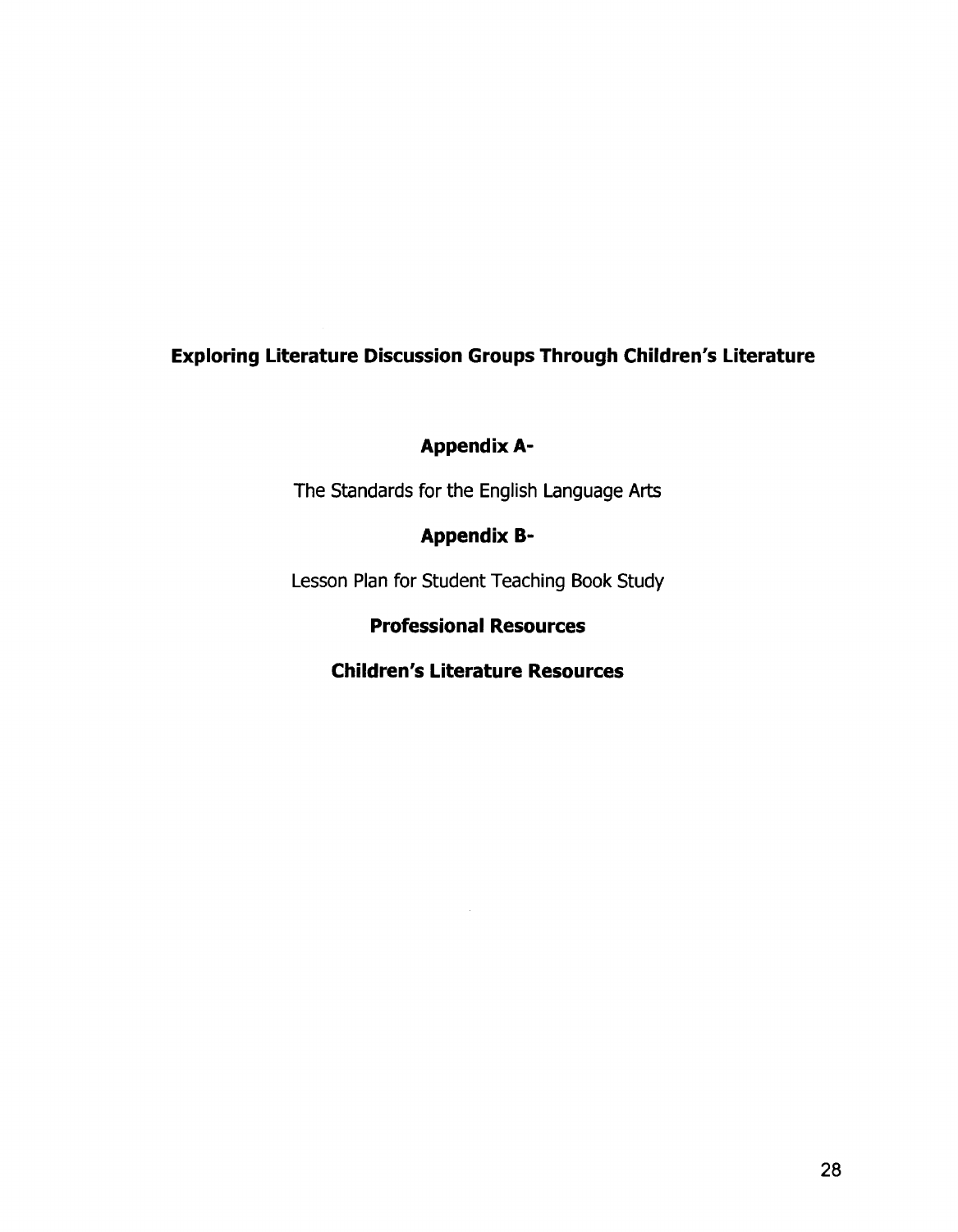## **Appendix A**

The National Council of Teachers of English & The International Reading Association The Standards for the Eng/ish Language Arts

1) Students read a wide range of print and non-print texts to build an understanding of texts, of themselves, and of the cultures of the United States and the world; to acquire new information; to respond to the needs and demands of society and the workplace; and for personal fulfillment. Among these texts are fiction and nonfiction, classic and contemporary works.

2) Students read a wide range of literature from many periods in many genres to build an understanding of the many dimensions of human experience.

3) Students apply a wide range of strategies to comprehend, interpret, evaluate, and appreciate texts. They draw on their own prior experience, their interactions with other readers and writers, their knowledge of word meaning and of other texts, their word identification strategies, and their understanding of textual features.

4) Students adjust their use of spoken, written, and visual language to communicate effectively with a variety of audiences and for different purposes.

5) Students employ a wide range of strategies as they write and use different writing process elements appropriately to communicate with different audiences for a variety of purposes.

6) Student apply knowledge of language structure, language conventions, media techniques, figurative language, and genre to create, critique, and discuss print and non-print texts.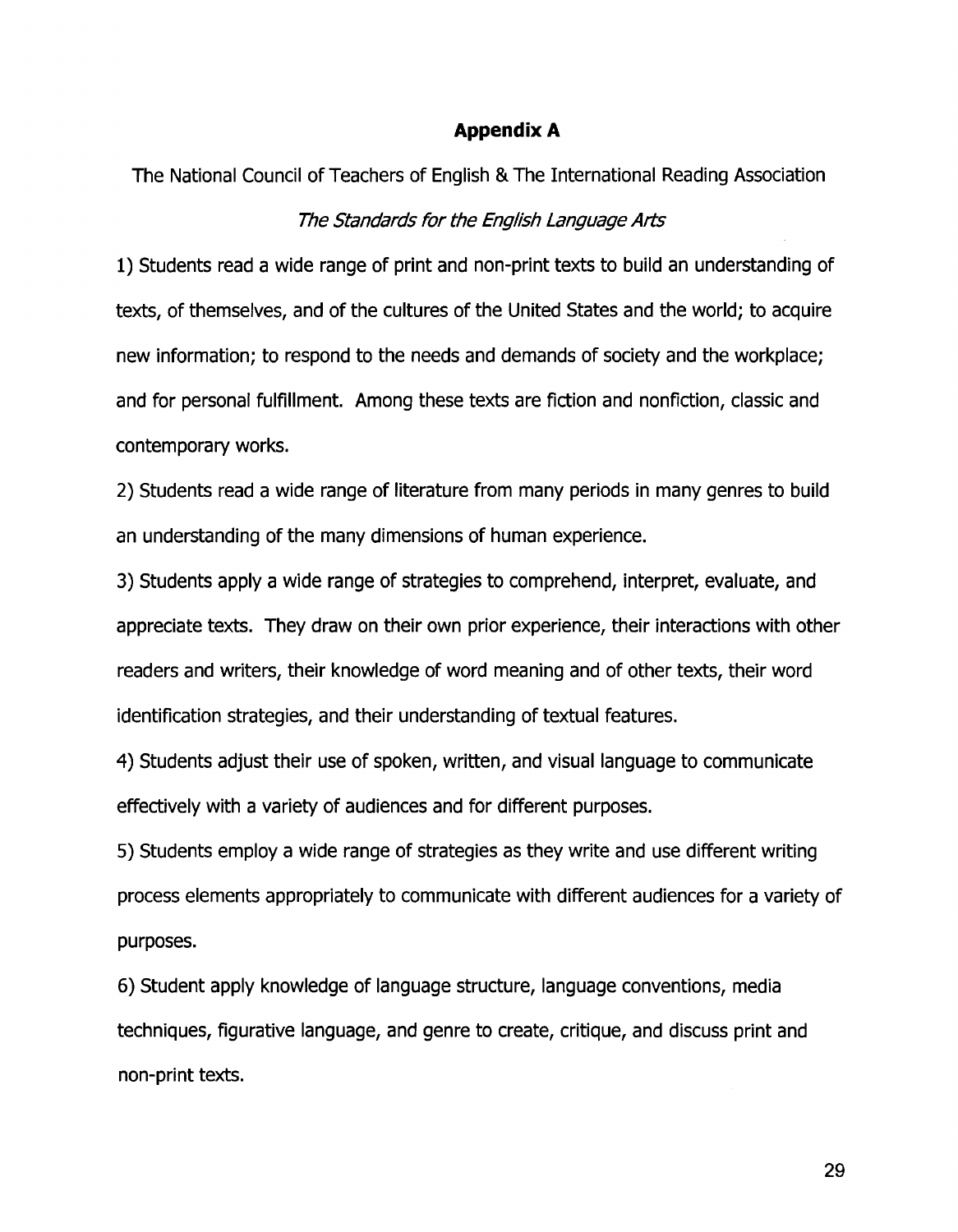7) Students conduct research on issues and interests by generating ideas and questions, and by posing problems. They gather, evaluate, and synthesize data from a variety of sources to communicate their discoveries in ways that suit their purpose and audience.

8) Students use a variety of technological and informational resources to gather and synthesize information and to create and communicate knowledge.

9) Students develop an understanding of and respect for diversity in language use, patterns, and dialects across cultures, ethnic groups, geographic regions, and social roles.

10) Students whose first language is not English make use of their first language to develop competency in the English language arts and to develop understanding of content across the curriculum.

11) Students participate as knowledgeable, reflective, creative, and critical members of a variety of literacy communities.

12) Students use spoken, written, and visual language to accomplish their own purposes.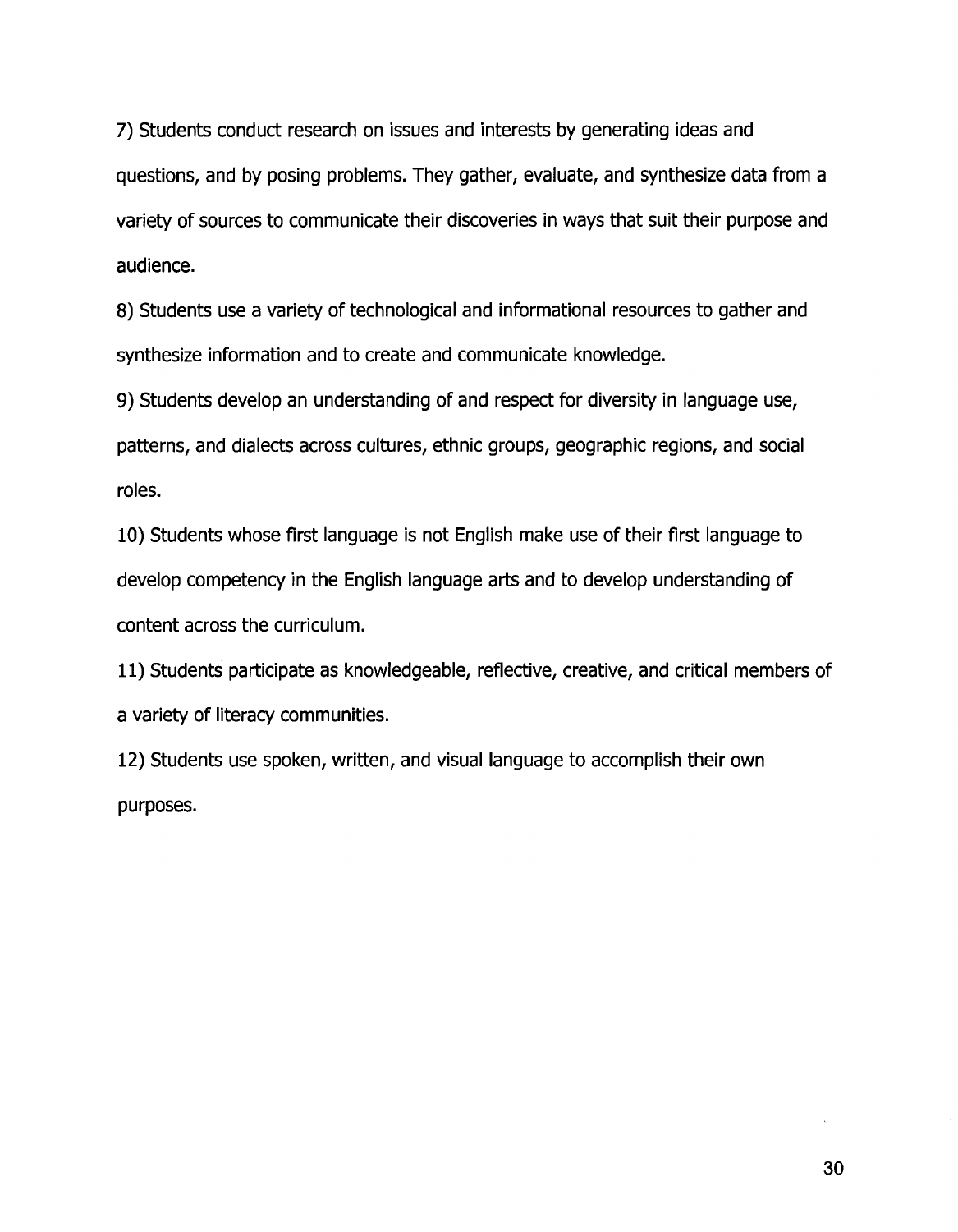# **Appendix B**

| Jenny Wilson | <b>Subject/Topic Book Study- Snow Treasure</b> |
|--------------|------------------------------------------------|
| Grade 4      | <b>Date Taught March 2002</b>                  |

## **Objective:**

• The students will be participating in and leading small group discussions over their particular book.

## **Standards:**

- English/Language Arts:
	- $\circ$  4.1.1, 4.2.3, 4.3.2, 4.3.5, 4.5.2, 4.5.4, 4.6.1, 4.7.1, 4.7.2, 4.7.3, 4.7.8,

4.7.11,4.7.13

## **Materials:**

- McSwigan, Marie. Snow Treasure. New York: Scholastic, Inc., 1942.
- Lowry, Lois. Number the Stars. New York: Bantam Doubleday Dell Publishing Group, Inc., 1989.
- IDEA Book for each student with a section of approximately 10 pages set aside for Snow Treasure.

## **Motivation:**

• Present a book talk on both books to the students. Before starting, explain that both Number the Stars and Snow Treasure have a common theme. Both books are about children who lived during World War II. The children in these stories had an important role in helping their countries during the war.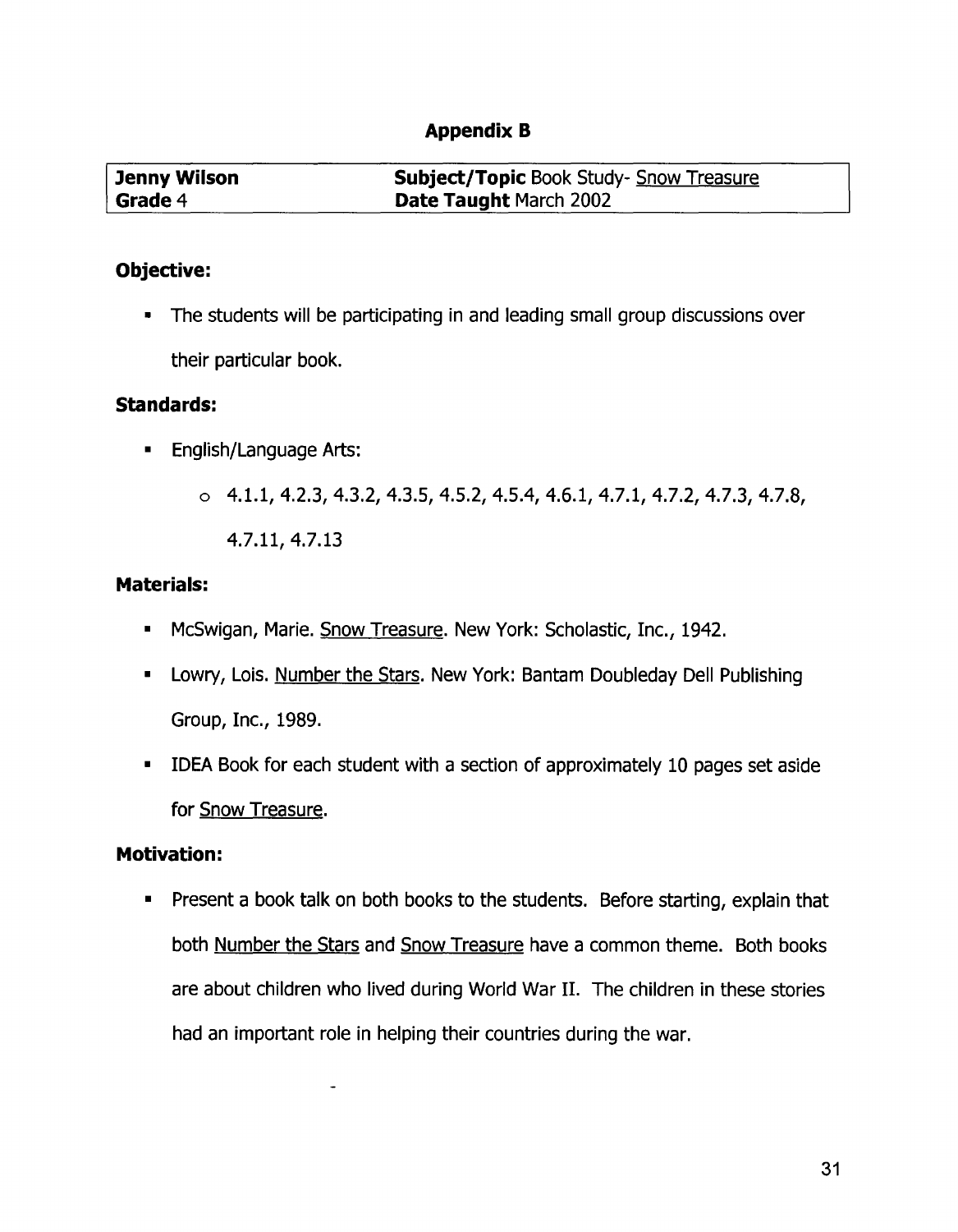## **Lesson Content:**

- The first day, present a book talk on both books, Snow Treasure and Number the Stars. Then pass out copies of each book so that the students can read the back cover, look through the book, and become familiar with the language used in the book.
- After the students have had a chance to look through both novels, have them ask any remaining questions they may have about the books and then write their name and choice on a piece of paper. Collect the slips and decide if each student will get his/her first choice.
- Pass out a copy of the students' book choice and a bookmark. Have the students also get their IDEA book.
- Record the title and number of each students' book. Have them write their name on their bookmark and their book number in their IDEA book.
- The students will set aside approximately ten pages in their IDEA notebook to record vocabulary, figurative language, short summaries from each chapter, illustrations, and questions that they want to bring to group discussion.
- Each group will decide how much that will read each day. Students are responsible for recording information in their IDEA notebook.
- Some of the reading will be done in group and some will be done individually. As the groups progress, the amount of student participation and leadership will increase.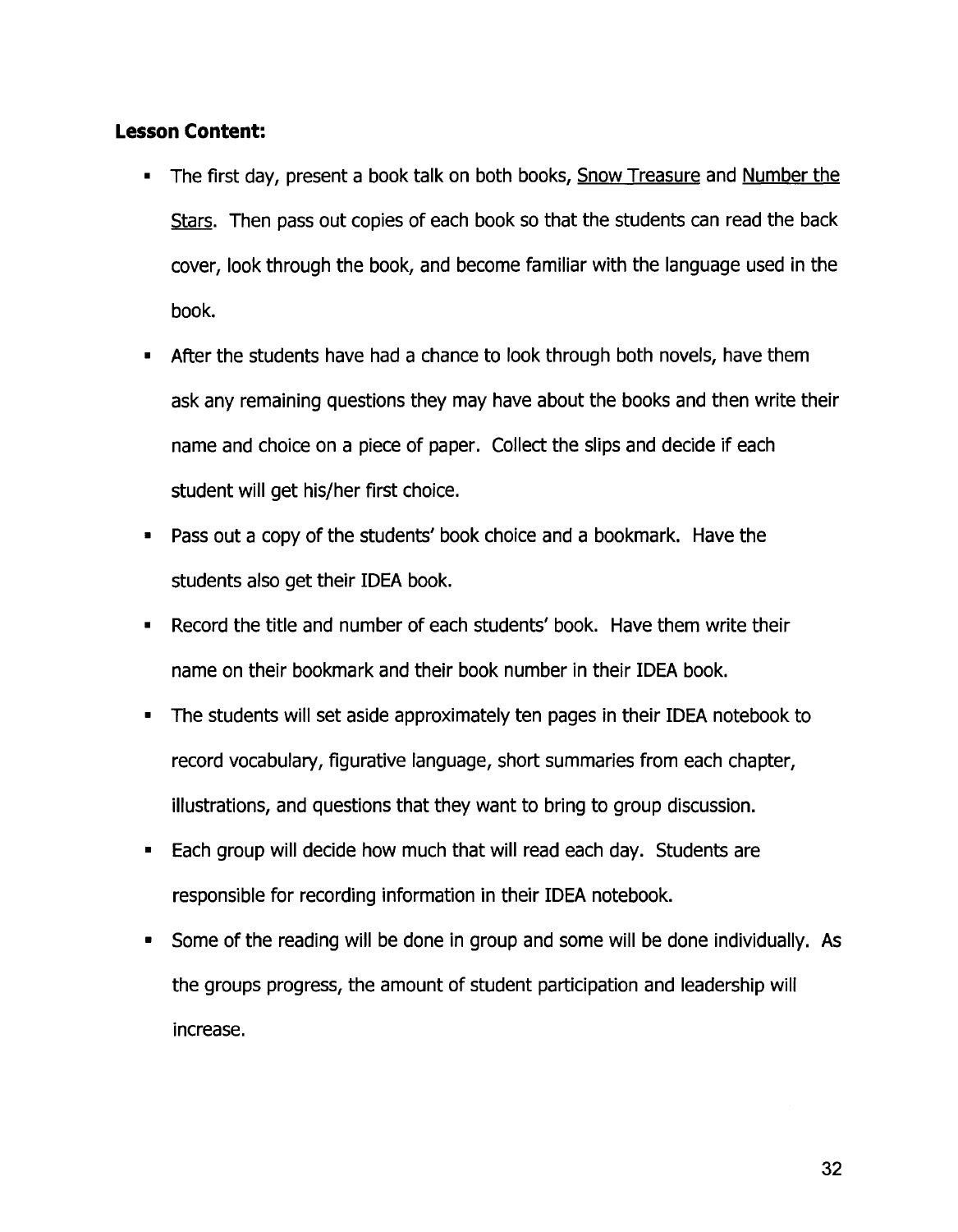# **Practice/Application:**

• The students will be reading, writing, and discussing in small groups over a novel of their choice.

## **Closure:**

• The students will lead a group discussion over the book. Help them lead the discussion and answer some basic questions. Did you like the book? What was your favorite part? Did the story end as you predicted?

# **Evaluation:**

- The students will be given a grade for their participation in book study groups.
	- o This grade is based on participation in discussion and completion of notebook activities.
- The students will be graded on their IDEA notebook, including their vocabulary, summaries, and anything extra they wrote down to bring to discussion.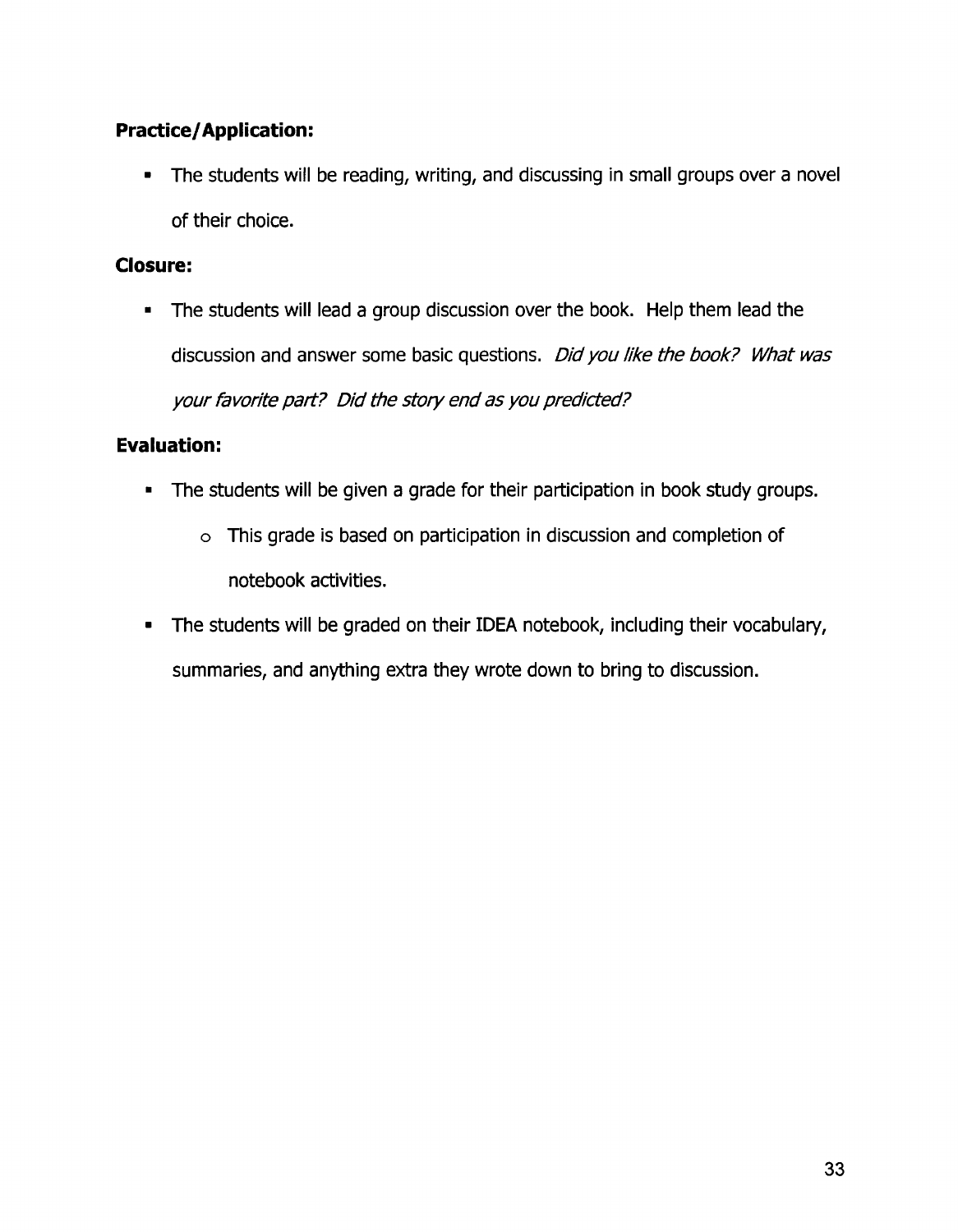#### **Professional Resources**

- Almasi, J., O'Flahavan J., & Arya, P. (2001) A comparative analysis of student and teacher development in more and less proficient discussions of literature. Reading Research Quarterly, 96-120.
- Calkins, Lucy McCormick (2001) The Art of Teaching Reading. United States: Addison-Wesley Educational Publishers Inc.
- Daniels, Harvey. (1994) Literature Circles: Voice and Choice in the Student-Centered Classroom. Maine: Stenhouse Publishers.
- Eggen, Paul & Kauchak, Don. (2001) Educational Psychology: Windows on Classrooms. 5<sup>th</sup> edition. New Jersey: Merrill Prentice Hall, 56-58.
- Evans, Karen S. (1996) Creating Spaces for Equity? The role of positioning in peer-led literature discussions. Language Arts, 194-202.
- Frank, Carolyn R.; Dixon, Carol N. & Brandts, Lois R. (2001) Bears, Trolls, and Pagemasters: Learning About Learners in Book Clubs. Reading Teacher, 448-462.
- Harris, C. R.; Tompkins, G. E.; Goodman, L.; Chan, P.; & Baker, D. S. (2002) Literature Circle: Responding to Literature in an 8t Grade Classroom. CD-ROM. New Jersey: Merrill Prentice Hall.
- Peterson, Ralph & Eeds, Maryann. (1990) Grand Conversations: Literature Groups in Action. New York: Scholastic Publications Ltd.
- Raphael, Taffy E.; Pardo, Laura S.; Highfield, Kathy; & McMahon, Susan I. (1997). Book Club: A Literature-Based Curriculum. Massachusetts: Small Planet Communication, Inc.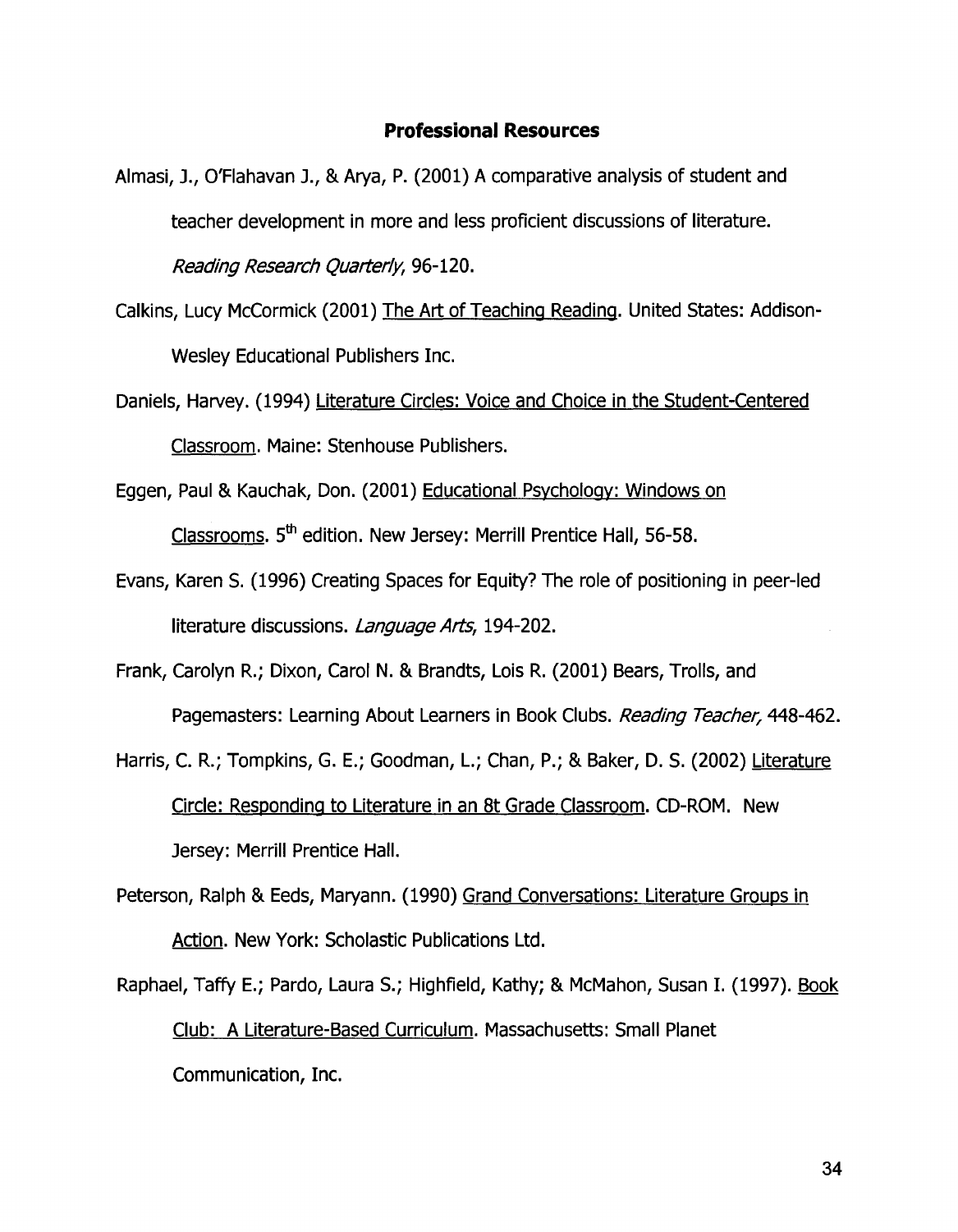Reutzel, D. Ray & Cooter, Robert B. Jr. (1999). Balanced Reading Strategies and Practices: Assessing and Assisting Readers with Special Needs. New Jersey: Prentice Hall, Inc.

Seely-Flint, Amy. (1999). Literature Circles. California: Teacher Created Materials, Inc.

Short, Kathy; Kaufman, Gloria; Kaser, Sandy; Kahn, Leslie H.; &Crawford, Kathleen Marie. (1999) "Teacher-Watching": Examining Teacher Talk in Literature Circles. Language Arts, 377-385.

"Small Planet Communications". (2002) Planet Book Club.com.

http://www.planetbookclub.com/home.html.

The National Council of Teachers of English & The International Reading Association.

(1996) The Standards for the English Language Arts. Denmark & Illinois.

- Tompkins, Gail E. (1998). Grand Conversations. 50 Literacy Strategies. New Jersey: Prentice-Hall, Inc. p. 46.
- Tompkins, Gail E. (2002). Language Arts: Content and Teaching Strategies: Fifth Edition. Upper Saddle River, NJ: Prentice-Hall, Inc.
- Tompkins, Gail E. (1998). Literature Circles. 50 Literacy Strategies. New Jersey: Prentice-Hall, Inc. p. 67-68.
- Villaume, S.; Worden, T.; Williams, S.; Hopkins, L.; & Rosenblatt, C. (1994) Five Teachers in Search of a Discussion. Reading Teacher. 480-487.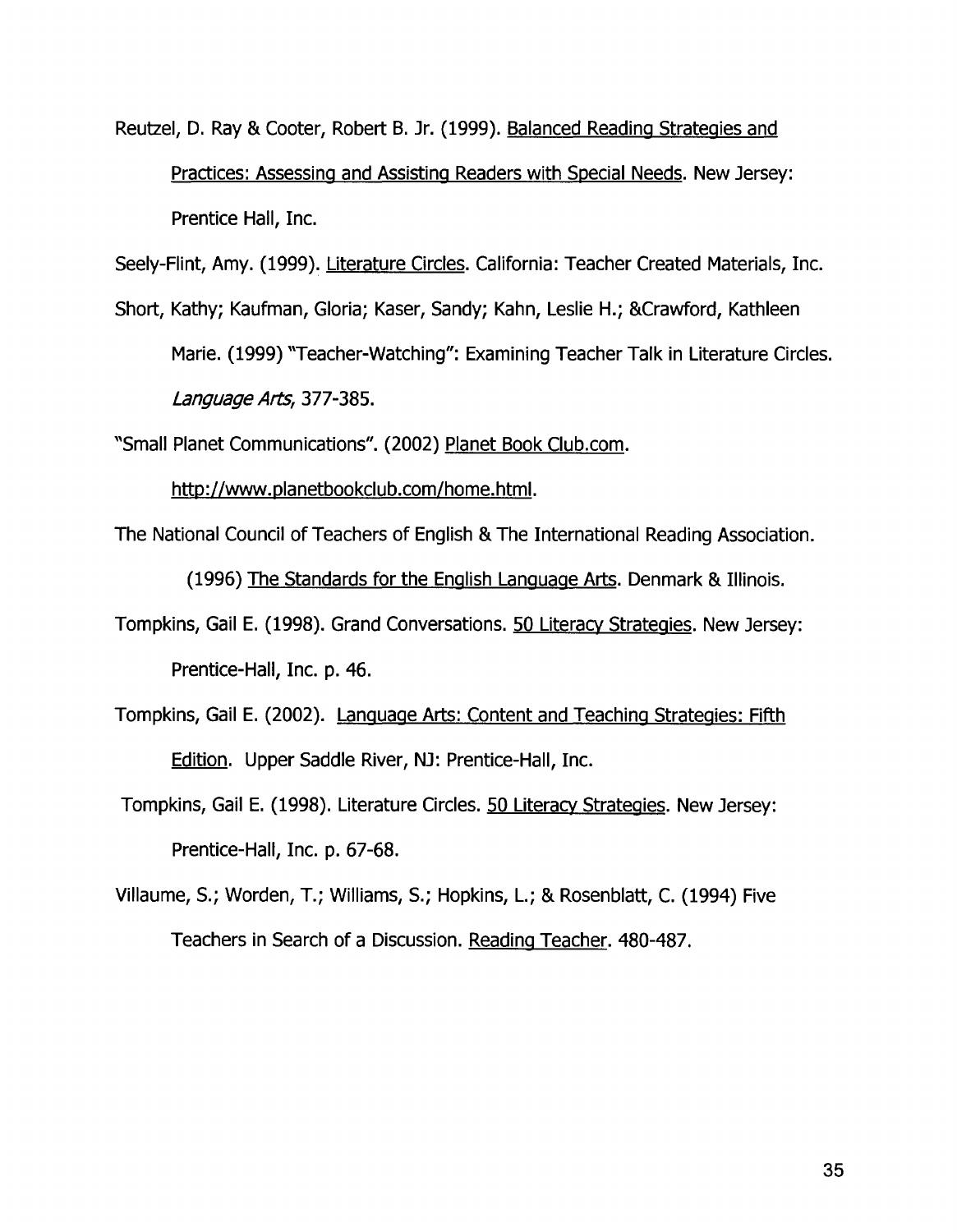#### **Children's Literature Resources:**

Atwater, R., & Atwater, F. (1938). Mr. Popper's Penguins. New York: Scholastic. Avi. (1990). The True Confessions of Charlotte Doyle. New York: Avon Books,

Inc. Publishing Group.

Cleary, Beverly. (1982). Ralph *S.* Mouse. New York: Scholastic, Inc.

Clements, Andrew. (1996). Frindle. New York: Aladdin Paperbacks.

Curtis, Christopher Paul. (1995). The Watsons Go to Birmingham-1963. New York: Bantam Doubleday Dell Publishing Group.

Dahl, Roald. (1981). George's Marvelous Medicine. New York: Puffin Books.

Dorris, Michael. (1996). Sees Behind Trees. New York: Hyperion Paperbacks.

Duffey, Betsy. (1993). How To Be Cool in the Third Grade. New York: Puffin Books.

Fleischman, Sid. (1986). The Whipping Boy. New York: Troll Communications L.L.C.

George, Jean Craighead. (1959). My Side of the Mountain. New York: Scholastic, Inc.

George, Jean Craighead. (1995). There's an Owl in the Shower. New York; Harper Collins Publishers, Inc.

Hogg, Gary. (1998). *Scrambled Eggs and Spider Legs*. New York: Scholastic, Inc.

Holt, Kimberly Willis. (1999). When Zachary Beaver Came to Town. New York: Henry Holt and Company.

Konigsburg, E. L. (1967). From the Mixed-Up Files of Mrs. Basil E. Frankweiler. New York: Aladdin Paperbacks.

Kudlinski, Kathleen V. (1991). Pearl Harbor is Burning!. New York: Penguin Books. Lowry, Lois. Number the Stars. New York: Bantam Doubleday Dell Publishing Group,